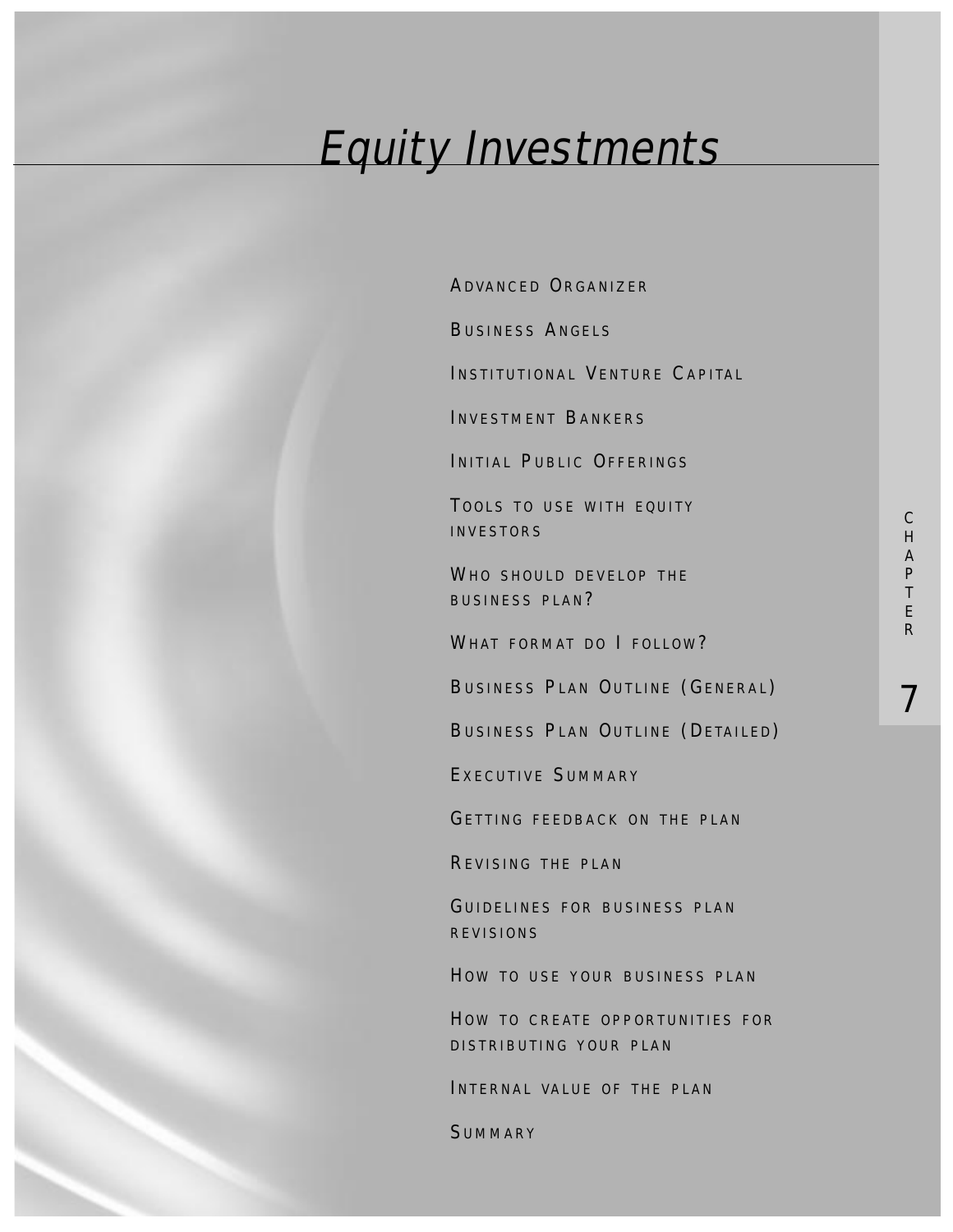# Advanced Organizer

In Chapter 2 we offered a general roadmap to financing and discussed the relative size of different equity markets. In this chapter we provide more detailed information about how to find and approach various types of equity investors, whether they be business angels, institutional venture capital firms, or investment bankers. We also provide information on how to develop an appropriate business plan. Regardless of which form of equity financing you choose to pursue, you will still need a good business plan. Many documents are called "business plans," but most fit the bill in name only. The basic plan, with which we conclude this chapter, has been used with over 400 small businesses. Business plans developed using this methodology are frequently rated in the top 20% of business plans seen by investors.

Please note that the outline for a business plan included in this chapter is intended for use in the post-ATPaward period ONLY. Please be sure to consult ATP's proposal preparation guidelines if you are preparing a business plan to include with the ATP proposal.

#### FIGURE 7 - 1: ADVANCED ORGANIZER FOR EQUITY



This chapter is intended to expand and enhance the preliminary plan developed as part of the ATP proposal into a robust operating plan which can be used for both internal and external applications.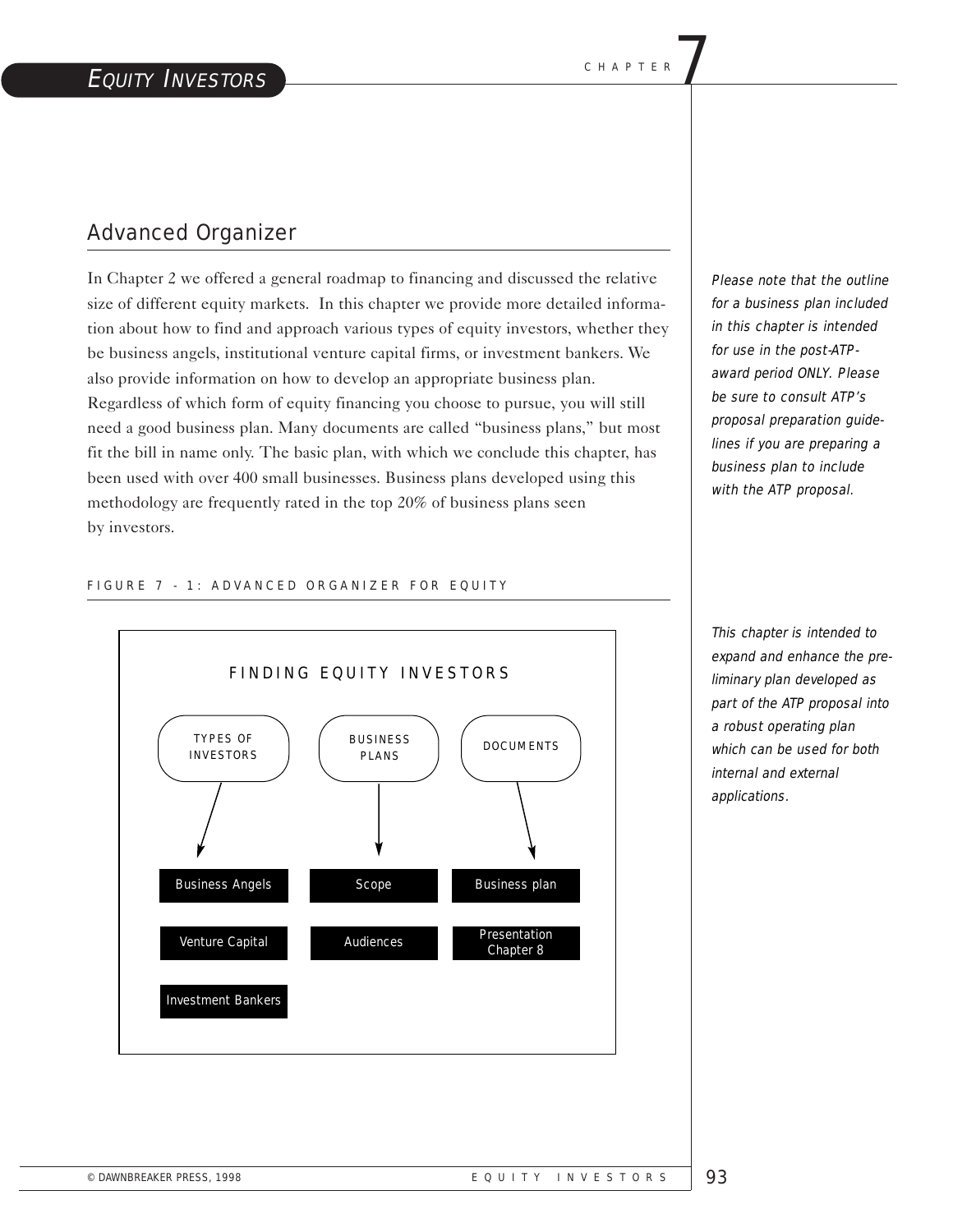# Business Angels

Finding Your Wings: How to Locate Private Investors to Fund Your Venture, by Gerald A. Benjamin and Joel Margulis. John Wiley and Sons: (800) 225-5945.

Business angels invest their own money and tend to shield themselves from the barrage of needy companies. Intermediaries are frequently used as a filter.

## Who Should Approach Business Angels?

As we mentioned in an earlier chapter, there are three types of entrepreneurial companies: the life-style firm, the foundation company, and the high-potential venture. Any of these entities could benefit from approaching a business angel. A lifestyle company might approach an angel for a loan, whereas a foundation company or high-potential venture might approach an angel for an early-stage equity investment. If relatively small amounts of money are needed (defined as amounts under \$500,000), an entrepreneur might be best served by approaching a business angel.

## How Do You Find a Business Angel?

Unlike banks or venture capital firms, business angels do not publish their addresses and phone numbers. Investing is not the primary activity of business angels, but something they do on the side. Angels will either seek investment opportunities on their own or work through intermediaries that serve as both buffers and filters. According to a study conducted by William Wetzel in 1984, the most common sources of referrals are friends, business associates, or active personal searches. Other, less-used sources include investment bankers, business brokers, commercial bankers, attorneys, and accountants.

How do you find an angel? Look close to home—within a 50-mile radius. Network with your colleagues. Ask your accountant, lawyer, doctor, or other successful entrepreneurs in the community who they think might invest in start-ups. Visit or call these potential investors—and take your business plan with you. You might also become a member of a computer matching service, and attend venture capital club meetings.

# The Technology Capital Network at MIT

The Technology Capital Network at MIT is a database that acts as an intermediary between entrepreneurs and investors. Information on venture capitalists and other funding sources are entered into a database, along with data on entrepreneurs, for a subscription period of at least one year. Each time a new subscriber arrives, whether investor or entrepreneur, a run is made through the entire database to find matches between entrepreneurs seeking funding and investors seeking viable alternatives. Prior matches are screened out to avoid duplicate matchmaking.

Matches are made against a profile of each entrant. A questionnaire is used for both investors and entrepreneurs. Entrepreneurs must also provide a copy of the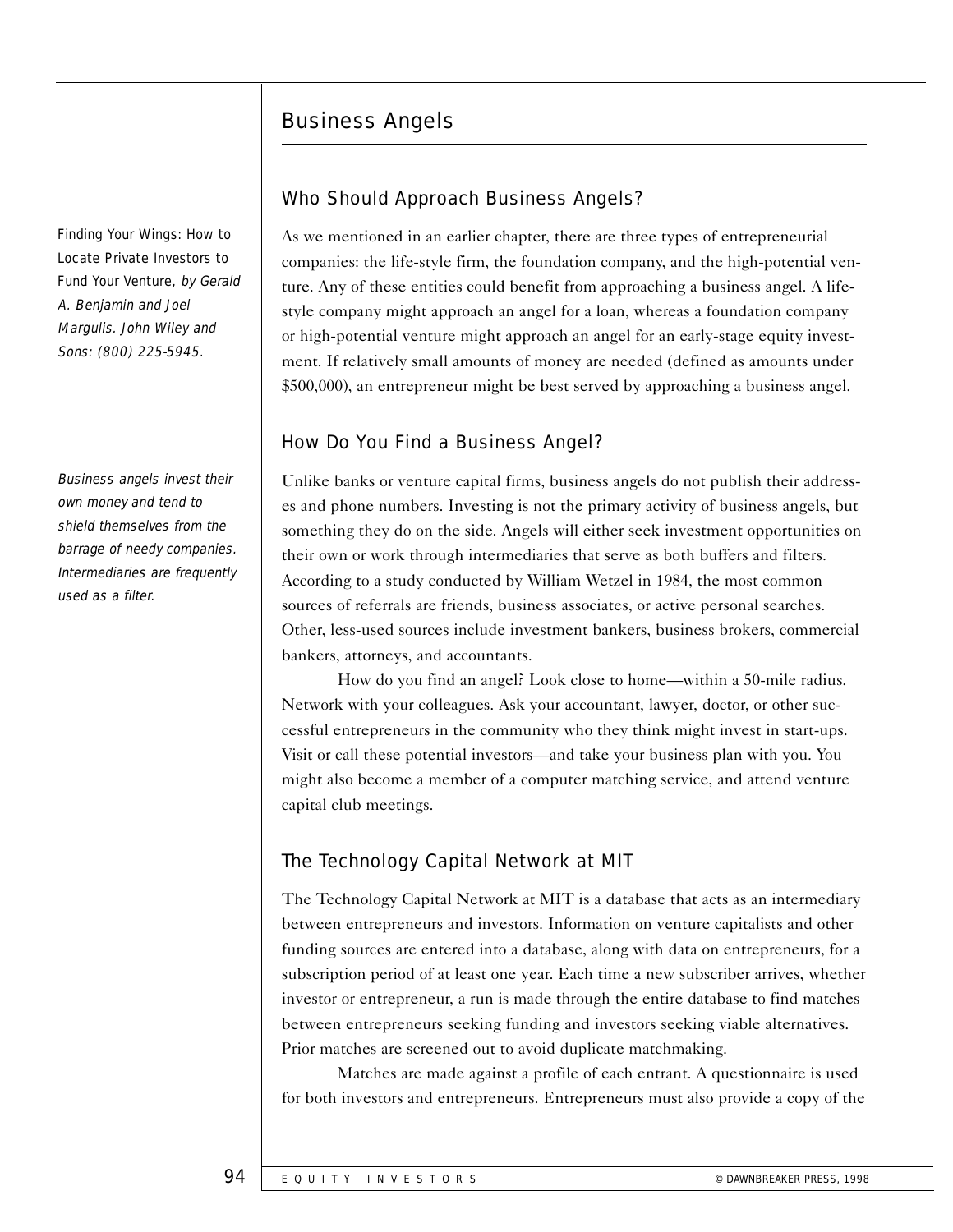Executive Summary from their business plans, and one-page financials.

When a match is found, general material describing the entrepreneur and the opportunity is mailed to the matching capital sources. When the capital source(s) indicate(s) further interest, the name of each party is supplied to the other, and they are left to arrange meetings and follow up. One popular matching service is ACE-Net.

The Technology Capital Network has been at MIT since 1990. In essence, it is a transplanted version of the Venture Capital Network of the Center for Venture Research at the University of New Hampshire. The database currently contains approximately 250 names, with a ratio of two entrepreneurs for each investor. Funding of this network is accomplished through fees and sponsors. The fees are \$300 per year for entrepreneurs, \$350 per year for private investors, and \$700 a year for professional investors (both companies and venture capital funds). Sponsors include the Digital Equipment Corporation (the primary sponsor) and the Commonwealth of Massachusetts.

#### Venture Capital Clubs

The business angel community is quite different in other parts of the country. In New York State, for example, one can find out about meetings of the informal venture capital community by contacting any local Chamber of Commerce. Other states lack formal relationships with the angel community, however, so other approaches are required there.

To find out if there are venture capital clubs in your area, contact the National Venture Capital Association. Venture capital clubs tend to meet on a monthly basis and invite two to four entrepreneurs who are interested in raising money to come and make a 15-minute presentation to a group over breakfast. The audience will often include many service providers, but enough business angels should be present for you to begin the process of networking locally.

#### How Do Angels Make Money?

Investment is not a full-time endeavor for business angels, so the angel market tends to be less sophisticated than the professional venture capital (VC) market. Nevertheless, business angels look for a Return on Investment (ROI) in a similar fashion to the VC community. Angels' terms and conditions are often more lenient than those of institutional venture capitalists.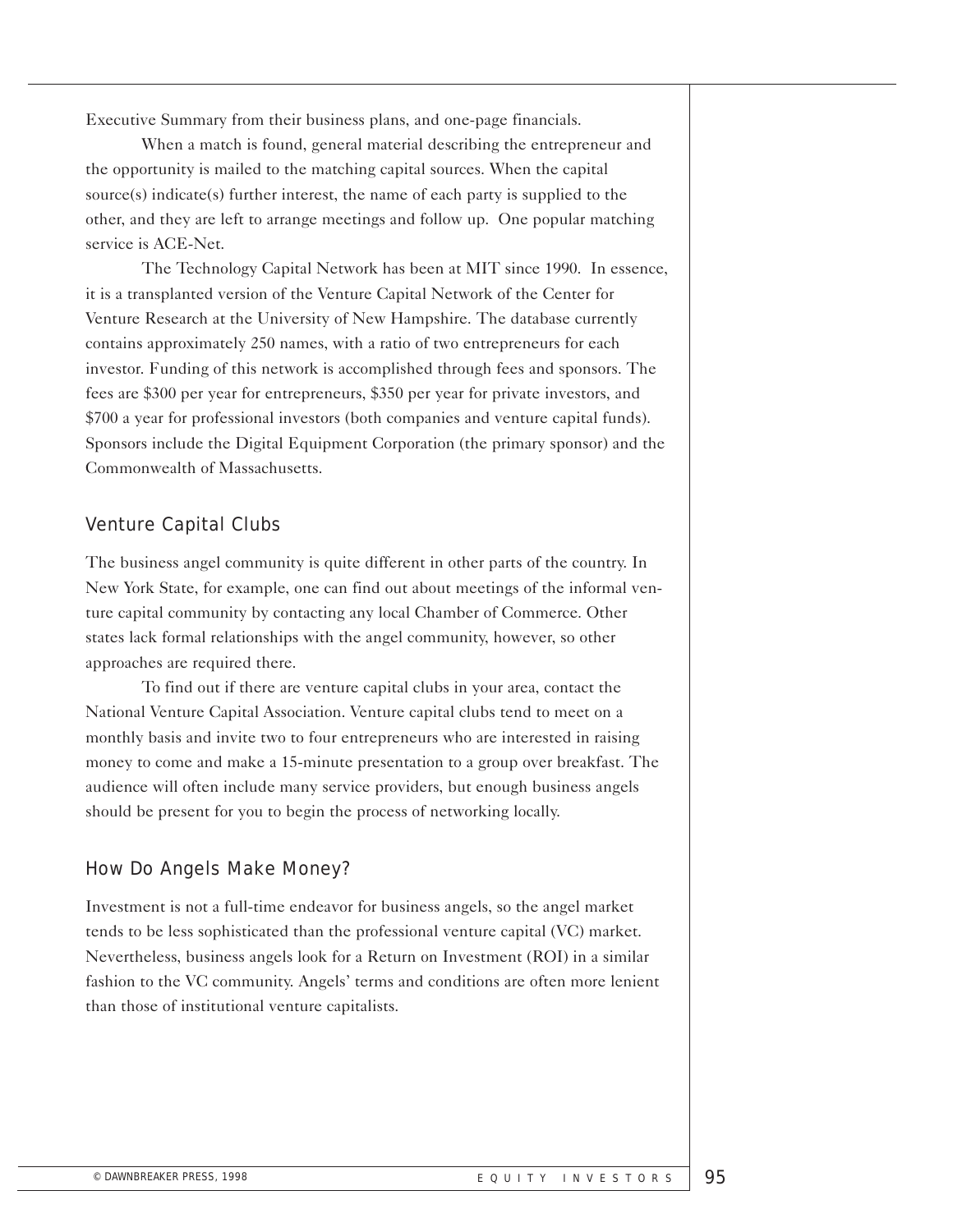### National Venture Capital Association (NASBIC) (703) 351-5267.

Be selective when contacting institutional investors. Contact those venture capital firms which invest in your:

- ◗ geographic region
- ◗ industry
- ◗ stage of development

Pratt's Guide to Venture Capital, edited by Daniel Bokser, Securities Data Publishing, (800) 455-5844.

Venture Capital Resource Library http://www.vfinance.com

# Institutional Venture Capital Community

There are approximately 1,000 institutional investment companies in the U.S. Some of these are partnerships, others are affiliated with large corporations, and still others are affiliated with the government (SBIC—Small Business Investment Corporations, and MSBIC—Minority Small Business Investment Corporations). Such funds are usually staffed by professional money managers who make decisions regarding the investment of other people's money in businesses that have a high promise of return. The funds they invest typically come from pension funds, corporations, and insurance companies. It is for this reason that most professional venture capital funds prefer to enter at the level of Second Stage Financing, and not before.

## How to Find Out About the Venture Capital Community

Venture capitalists are full-time professionals and make their whereabouts wellknown. Rather than approaching venture capitalists cold, however, it is best to have a personal introduction; also, make sure you have a solid business plan that's ready to distribute. A primary source for locating venture capitalists is *Pratt's Guide to Venture Capital.* This source is updated annually, and is found in the reference section of most libraries. *Pratt's Guide* lists investors by technology, service areas of interest, and geographic location. You will find the name, address, fax, and phone number of appropriate contacts, plus information regarding the level of investment that they make, the kinds of financials that they wish to see, and whether they are currently making any investments.

#### Processes and documents

Venture capitalists see hundreds of business plans in any given week. Most of the plans don't make it past a cursory review. According to *Pratt's Guide*, 60% are rejected after a 20-30 minute scanning, and 25% are discarded after a lengthier review. The remaining 15% are looked at in more detail, and of these, 10% are dismissed due disqualifying flaws in the management team or the business plan. Only 5% are considered to be viable investment opportunities and 3% result in successful financing.

Again, your firm must have a management team before it seeks out institutional venture capital, since sole proprietorships are NOT of interest to the VC community. Your management team must have an appropriate balance of experience and authority, such that it can cover all of the following: marketing and sales, research and development, operations, and finance and administration.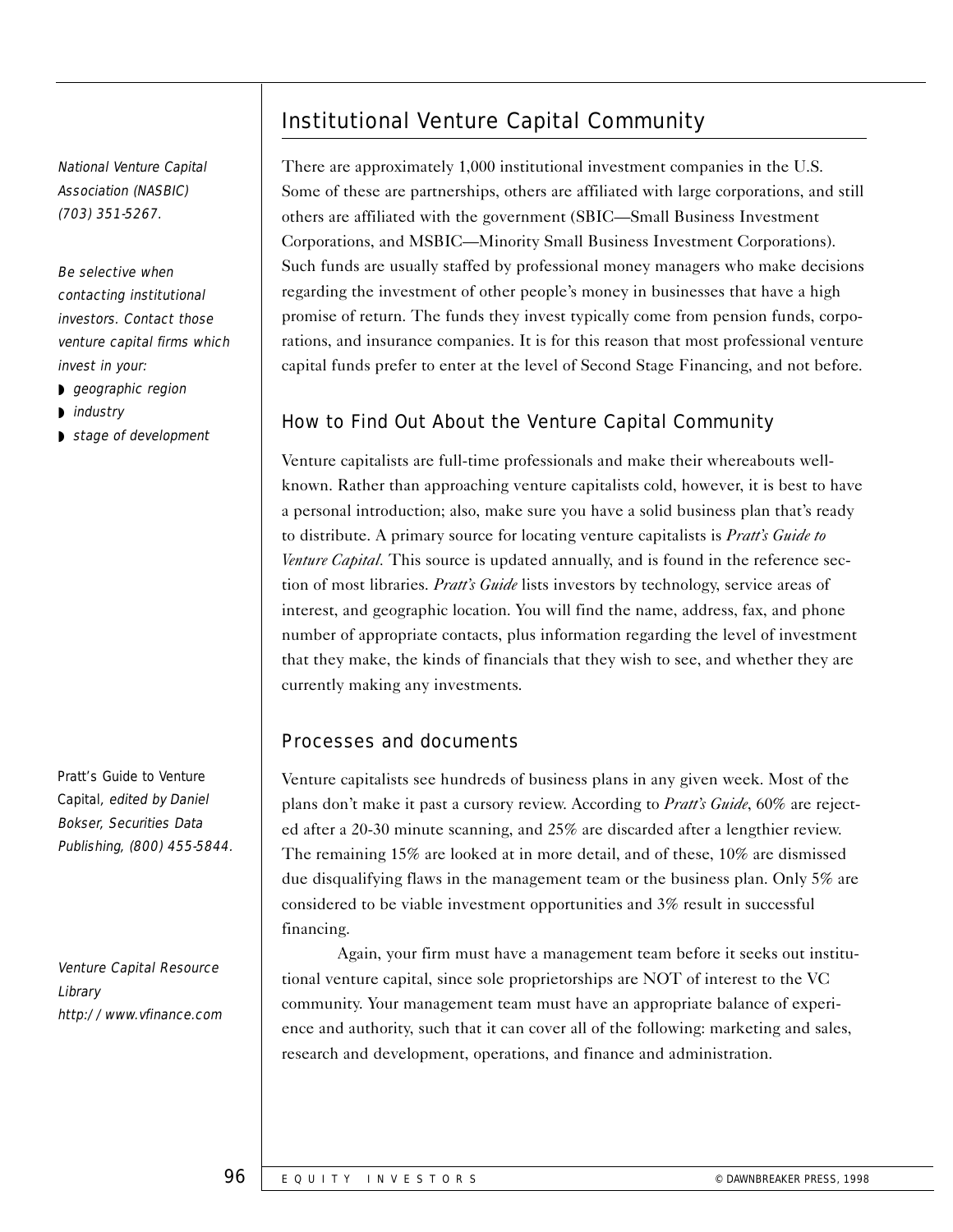If you get to first base with a venture capital investor and follow due diligence, you will need to draft a number of documents as part of the follow-through process:

- ◗ Letters of Intent
- ◗ Financing Agreements
- ◗ Operating Covenants

# Investment Bankers

#### The Private Placement

High-potential ventures and foundation companies may find private placements to be a good financing option. Private Placements and Initial Public Offerings (IPOs) involve the SEC, a quasi-judicial administrative agency of the Federal government—as well as the SEC's counterpart organizations in each state. SEC-regulated financing methods are complex, and so are best avoided by life-style firms. For an excellent discussion of this topic, you may wish to pick up a copy of *The Entrepreneur's Guide to Going Public,* by James B. Arkebauer.

To understand private placements, one needs to understand some of the legislative background of the SEC. The Securities and Exchange Commission was formed in 1934 pursuant to the Securities Exchange Act of 1933. The purpose of this Act was to form an entity that would guard against fraudulent sales practices, supervise the registration of securities, and regulate the over-the-counter and securities markets. The New York Stock Exchange (NYSE), American Stock Exchange (AMEX), the National Association of Securities Dealers Automated Quotation System (NASDAQ)—as well as the Over-The-Counter (OTC) markets—are all regulated by the SEC and its regional offices. The SEC and the Act of '33 require that when securities are sold, information be fairly and fully disclosed to the public. Companies comply in many ways, including an elaborate and expensive registration process, the preparation of a document referred to as a prospectus, and by heeding limitations on other information it may divulge once an underwriter has been signed.

Due to the inability of many small companies to participate in the costly IPO process, new legislation—the Small Business Investment Incentive Act—was passed in 1980. One of the results of the law was that in 1982, the SEC implemented an exemption referred to as **Regulation D**, or **Reg D** for short. It had positive implications for small business that are described in Arkebauer's book. In 1988, still other revisions were implemented, making it easier still for small businesses to engage in equity fund-raising.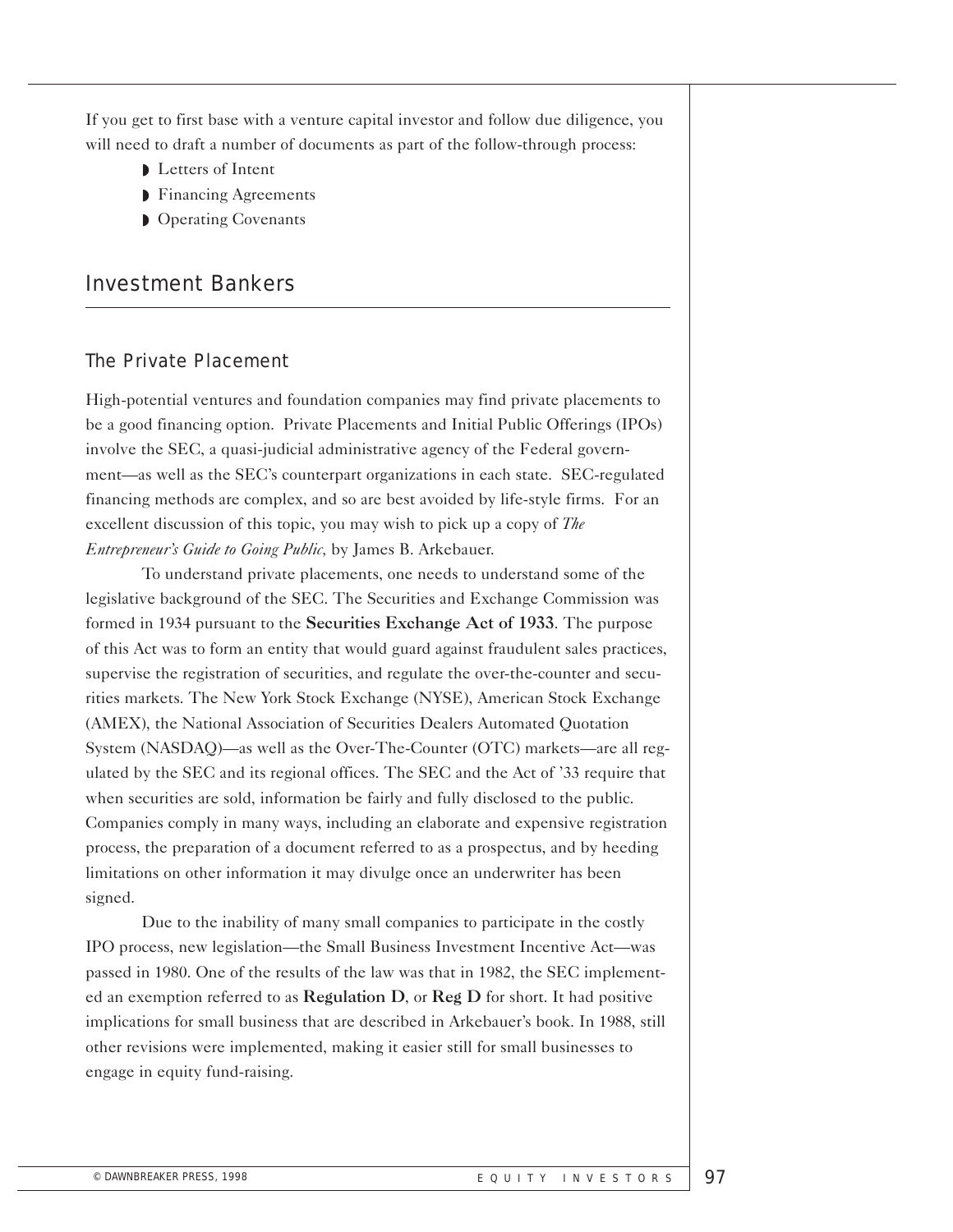An important caveat to mention here is that every state has its own laws, referred to as "blue-sky" laws, which also affect the sale of securities. Be mindful that there are both state and federal regulations, as well as registration processes, for each. You are advised to consult a corporate attorney who specializes in SEC issues to guide you through this process.

Regulation D clarifies exemptions to the SEC regulations as articulated in the Act of '33, and provides the basis for Private Placements. There are six rules that constitute Regulation D:

| Rule 501        | definitions and terms                                     |
|-----------------|-----------------------------------------------------------|
| Rule 502        | conditions, limitations, and information requirements     |
| <b>Rule 503</b> | SEC notification requirements                             |
| Rule 504        | raising money through securities sales up to \$1 million  |
| <b>Rule 505</b> | raising money through securities sales of between \$1 and |
|                 | \$5 million                                               |
| Rule 506        | raising money through securities sales over \$5 million   |

For detailed descriptions of each of these rules, you may wish to read Arkebauer's book and contact a regional or state SEC office for information on the registration process for Private Placements (Regulation D) and other SEC exemptions. You might also request a copy of a small brochure called  $Q&A$ : Small Business and the SEC, from your regional SEC office. Contact information for the 12 regional offices is listed below:

| Securities & Exchange Commission |       |  |
|----------------------------------|-------|--|
| Northeast Regional Office        | $S_0$ |  |
| 7 World Trade Center, 13th Floor | 14    |  |
| New York, NY 10048               | M     |  |
| $(212)$ 748-8000                 | (3    |  |
| e-mail: newyork@sec.gov          | $e-$  |  |

Securities & Exchange Commission Boston District Office

73 Tremont Street, Suite 600 Boston, MA 02108-3912 (617) 424-5900 e-mail: boston@sec.gov

ecurities & Exchange Commission outheast Regional Office 1401 Brickell Avenue, Suite 200 liami, FL 33131 (305) 536-4700 mail: miami@sec.gov

Securities & Exchange Commission Atlanta District Office 3475 Lenox Road, N.E., Suite 1000 Atlanta, GA 30326-1232 e-mail: atlanta@sec.gov

Securities & Exchange Commission Philadelphia District Office The Curtis Center, Suite 1120 East 601 Walnut Street Philadelphia, PA 19106-3322 (215) 597-3100 e-mail: philadelphia@sec.gov

Securities & Exchange Commission Midwest Regional Office Citicorp Center 500 West Madison Street, Suite 1400 Chicago, IL 60661-2511 (312) 353-7390 e-mail: chicago@sec.gov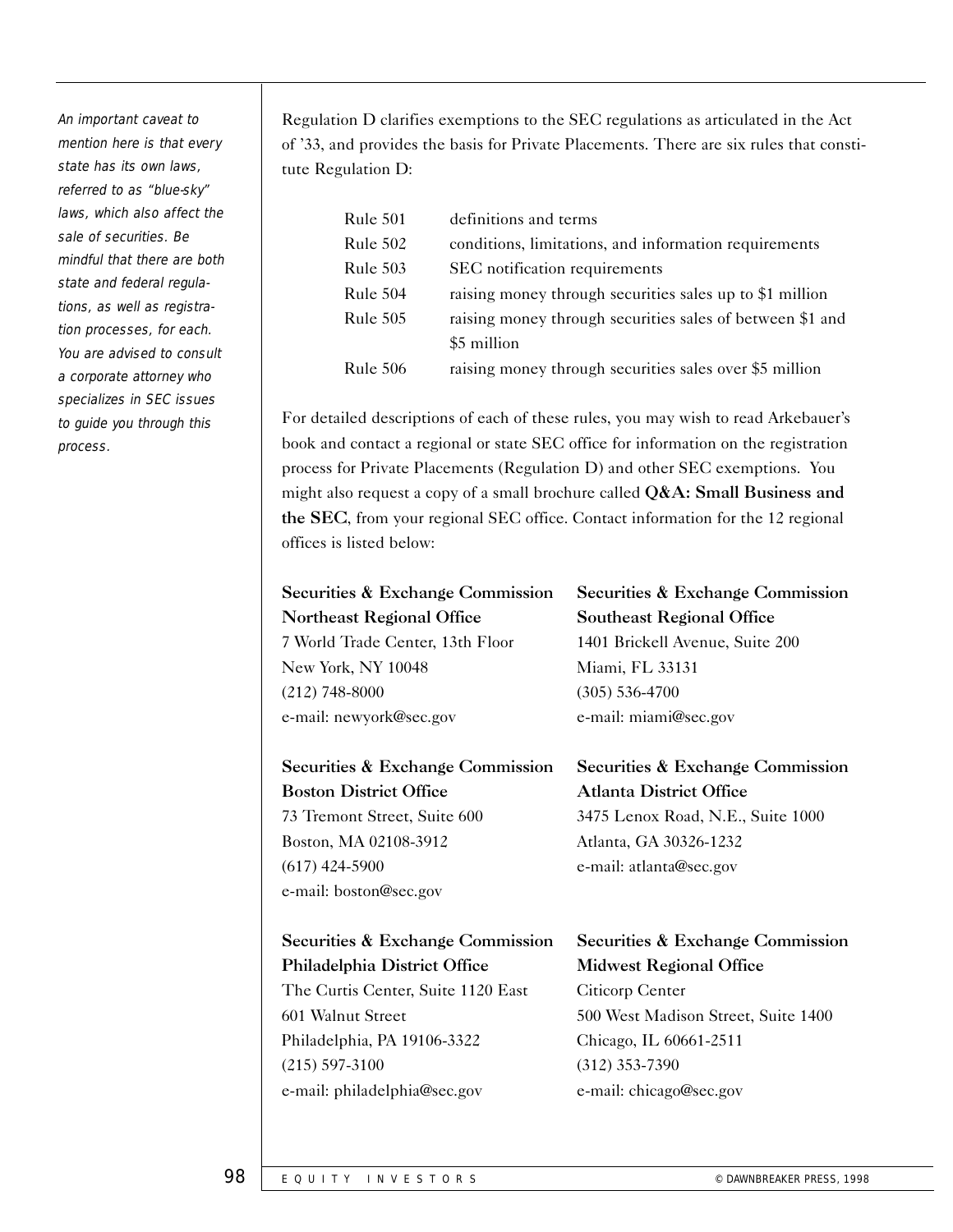Securities & Exchange Commission Central Regional Office 1801 California Street, Suite 4800 Denver, CO 80202-2648 (303) 844-1000 e-mail: denver@sec.gov

# Securities & Exchange Commission Fort Worth District Office

801 Cherry Street, Suite 1900 Fort Worth, TX 76102 (817) 978-3821 e-mail: dfw@sec.gov

# Securities & Exchange Commission Pacific Regional Office 5670 Wilshire Boulevard, 11th Floor Los Angeles, CA 90036-3648 (213) 965-3998 e-mail: losangeles@sec.gov

# Securities & Exchange Commission San Francisco District Office 44 Montgomery Street, Suite 1100 San Francisco, CA 94104 (415) 705-2500 e-mail: sanfrancisco@sec.gov

# Securities & Exchange Commission Salt Lake District Office 500 Key Bank Tower

50 South Main Street, Suite 500, Box 79 Salt Lake City, UT 84144-0402 (801) 524-5796 e-mail: saltlake@sec.gov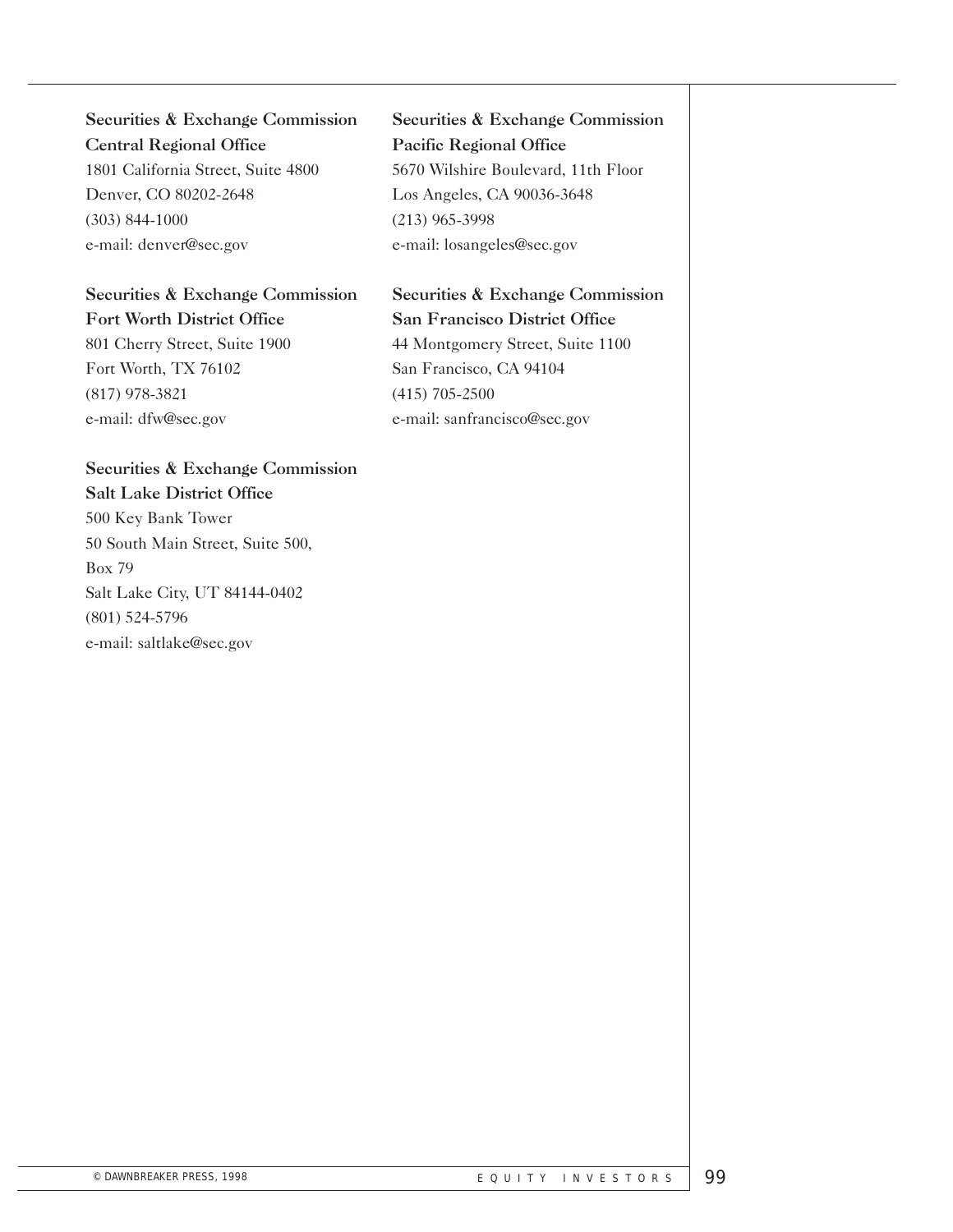In addition, be sure to contact the appropriate organization to determine filing fees and regulations that your state has for Private Placements. A source you can consult for such information is The National Directory of Addresses and Telephone Numbers, which you can find in most libraries at the reserve desk. It lists the telephone numbers for many state agencies.

A contact list for a few selected states follows here.

#### Arizona

Arizona Corporation Commission 1300 W. Washington Phoenix, AZ 85007 (602) 542-4242

#### California

Department of Corporation 3700 Wilshire Blvd., 6th Floor Los Angeles, CA 90010 (213) 736-3015

#### Colorado

Colorado Division of Securities 1580 Lincoln, Suite 420 Denver, Colorado 80203 (303) 894-2320

#### **Massachusetts**

Massachusetts Securities Division Room 1701 One Ashburton Place Boston, MA 02108

#### Ohio

Ohio Division of Securities 77 S. High St., 22nd Floor Columbus, OH 43266-0548 (614) 644-7381

# Initial Public Offerings

When a firm conducts an Initial Public Offering (IPO) or *Goes Public*, the life of that firm will never be the same. From that day forward, the company will have many owners, all of whom need information about every aspect of the business and all of whom will have a say in the future of the company. Management teams that are unwilling to share control of their business—as well as its risks and rewards—are not good candidates for an IPO. On the other hand, the rewards of going public are many. It is a means for recapitalizing a firm, and for appreciating a company's stock value. Going public brings prestige and glamour to a company. It is a good strategy to use if positioning for an acquisition or a merger. It is also the primary vehicle used by the venture capital community for "cashing out." The downside, as mentioned previously, includes loss of control, strict disclosure requirements, and cost of both initiating the IPO and operating as a public company afterwards.

"Technology-driven companies, especially start-ups need more capital at a much faster rate than their low-tech counterparts. The reason is straightforward....they have a narrow window of opportunity in an environment that sees new technologies daily."

Technology & Jobs Agenda http://www.ilcoaliation.org/ sec1.htm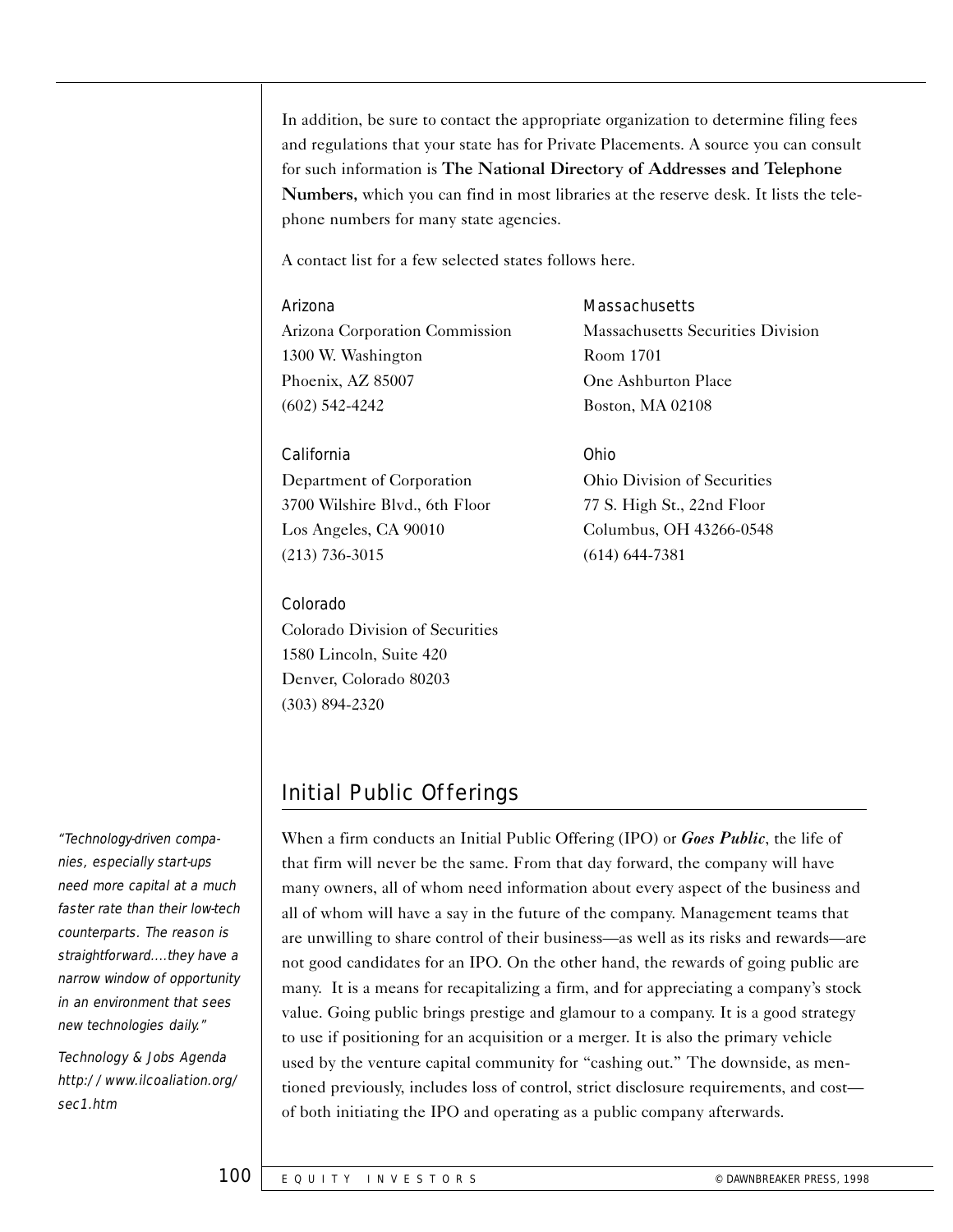The costs associated with IPOs fall into four categories:

- ◗ Underwriter costs
- ◗ Professional costs
- ◗ Up-front costs
- ◗ Hidden and future costs

An underwriter is an investment banker or a broker/dealer who serves as an intermediary between a) the company offering securities for sale, and b) the investing public that purchases them. The underwriter's fee, sometimes referred to as a commission or underwriter's discount, is a percentage of the value of the stock sold. For smaller offerings, the current standard is approximately 10%. In addition, the underwriter receives an expense allowance ranging from 1 to 4% of the amounts raised in the IPO. Thus, if your IPO were for \$10 million, the underwriter's discount at 10% would be \$1 million. The expense allowance of the IPO, say 2%, would be an additional \$200,000. So in this case, the total underwriter's cost would be \$1.2 million.

A few additional notes on IPO fees and documentation:

Professional fees include the cost of attorneys and accountants, and can vary widely—between \$20,000 and \$200,000, depending on the size of the issue. Professional expenses are in large part determined by the amount of corporate cleanup resulting from previous arrangements, poor record-keeping and related complexities.

Up-front fees include costs for printing the Registration statement, the document referred to as a red herring, and the definitive prospectus. The total printing costs can vary between \$10,000 and \$40,000. There are also filing fees with the SEC, the state, the National Association of Securities Dealers, and other entities. Many of these fees are expressed as a percentage of the total amount of the offering.

After the IPO, the company will have the continued obligation to prepare and print a variety of disclosure documents, including a Form SR: Application of Proceeds; Form 8-K: Current Reports; Form 10-K: Annual Report; Form 10-Q: Quarterly Report. As a result, a publicly traded company needs to add staff or contract with a financial public relations firm to produce such documentation throughout the life of the public company. The role of management also shifts, to assure that good relationships are maintained with the shareholders.

Arkebauer calculates that, for smaller offerings, total costs and expenses can reach 24% to 39% of the offering. Choosing a private placement rather than and IPO can obviate the need for many of these expenses, restrictions, and reporting requirements.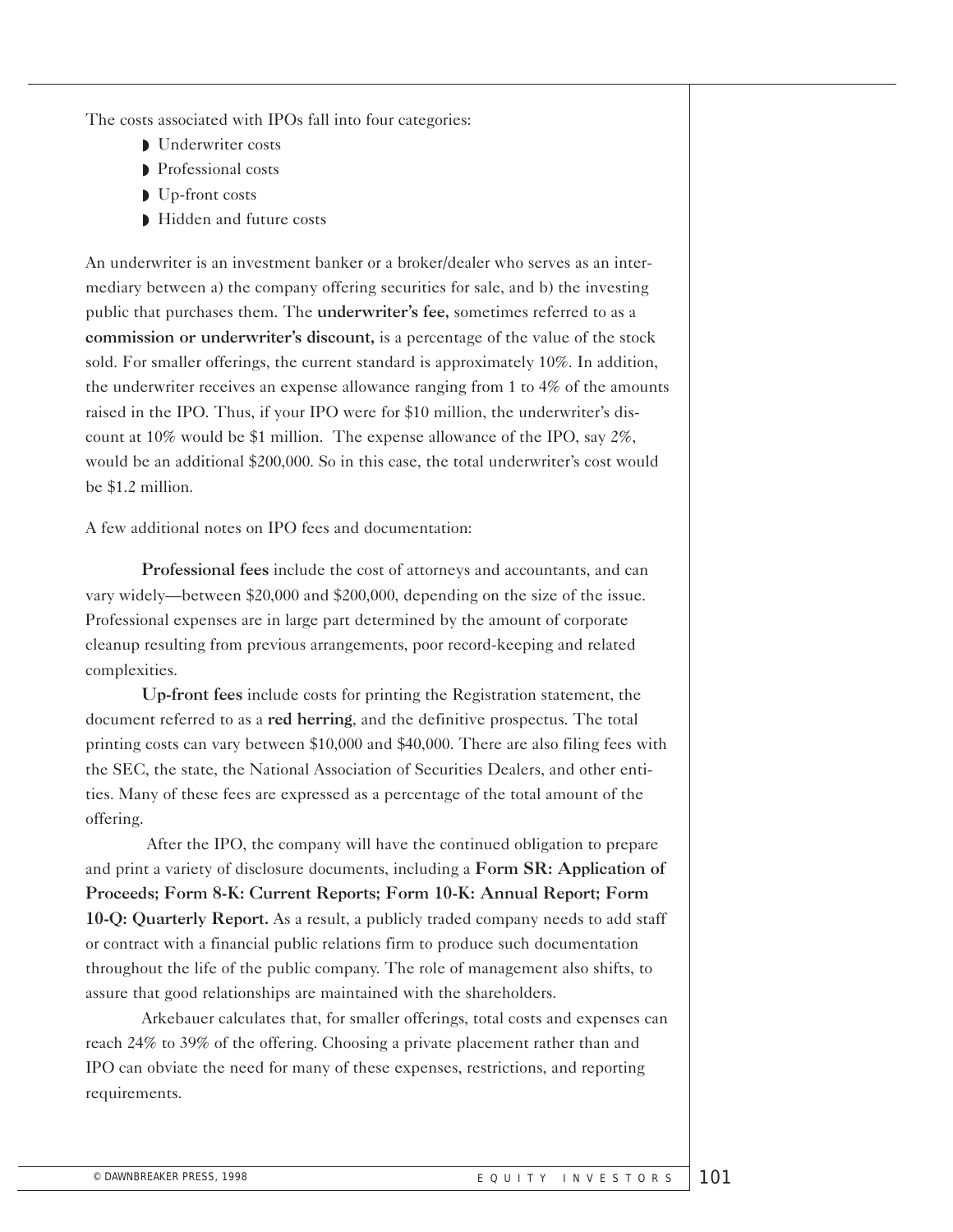# Tools to use with Equity Investors

The following section contains a description of and the outlines for various tools that you will need to interest equity investors, or to assist in your negotiations with them.

# The Business Plan

To be useful, a business plan must be very specific, for only in the presence of detailed information can one ascertain customer needs and develop strategies, costs, and realistic financial goals. This need for specificity means that you should limit the scope of your business plan, however. For example, suppose you have developed a rich technology platform that has diverse applications in the automotive, computer, and chemical industries. Furthermore, suppose you wish to pursue different commercialization strategies with each application—licensing to the automotive industry, equity financing to manufacture a component for use in the computer industry, and a joint venture with a large firm in the chemical industry. The question is whether you should develop one business plan or three. In order to make the business planning process productive and manageable, the answer is three: one plan around each of the three different applications. If you tried to tackle all three concurrently, the information would be kept at the macro level, resulting in a superficial, misleading treatment of the opportunities. Technology-rich companies are best served by developing plans around a) lines of business, b) strategic business units, or c) product lines aimed at similar markets.

Scope also refers to time. Business plans have a five-year horizon. In other words, they reflect a course charted for a five-year period. The operational plans for the first year are usually expressed in great detail, and in a more general fashion for years two through five. Business plans should be revisited annually (if not more frequently), and adjustments made in light of new information acquired during the realization of the first year's goals and objectives.

A business plan is the result of a rigorous planning process. As in science, the document produced is only as good as the research that precedes it. To merely package the information that you currently have without first testing your hypotheses and assumptions would be tantamount to writing a conclusive technical paper based on the hypotheses and assumptions that precede rigorous scientific inquiry. Detailed guidelines for conducting the business research which precedes the development of an excellent business plan can be found in *Business Planning for Scientists and Engineers* (Servo, 1999). Section 3 of this ATP guide includes activities to help the entrepreneur develop a more detailed picture of his or her business opportunity.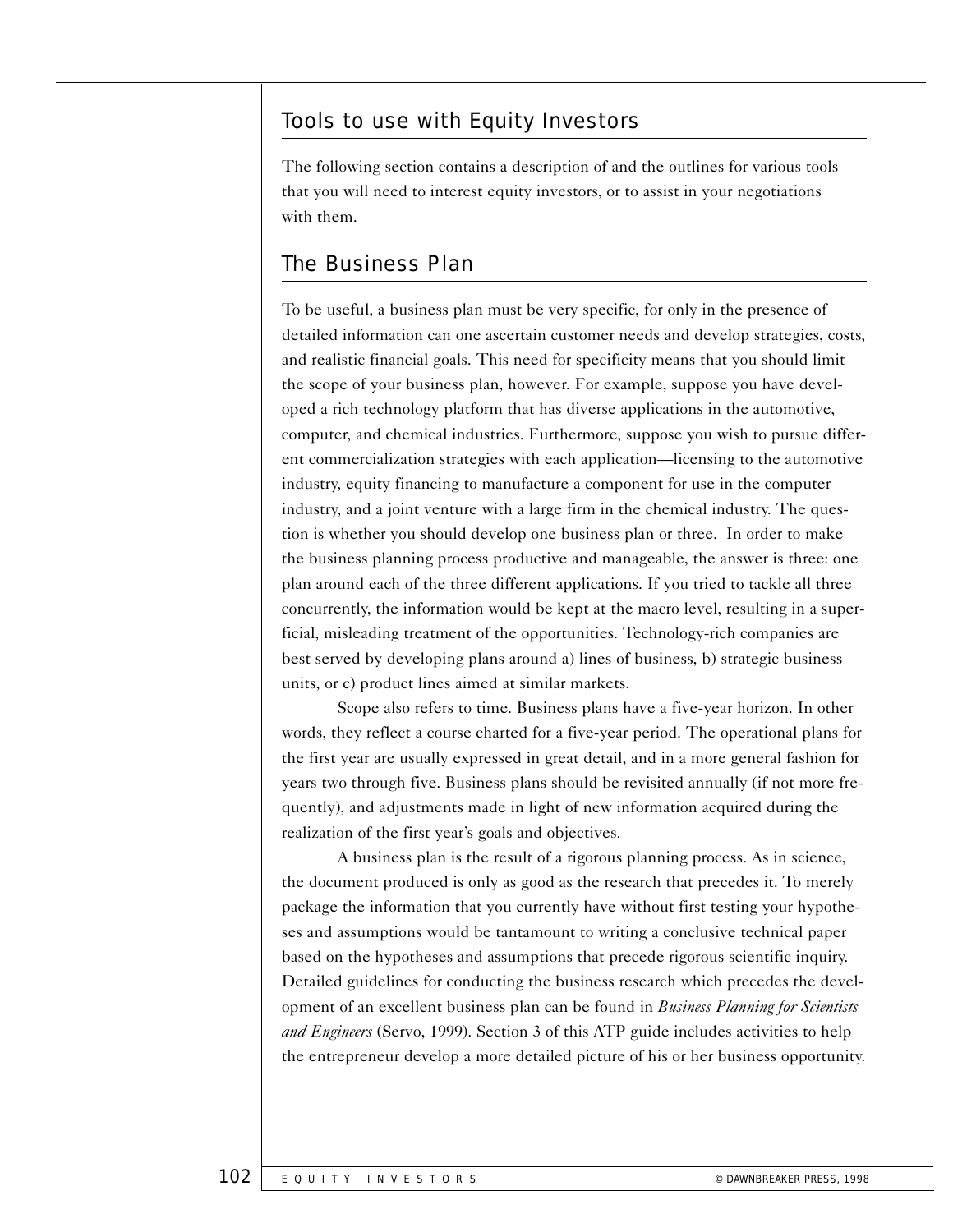#### Commercialization Plans vs. Business Plans

Companies often confuse *business plans* with *commercialization plans.* The two are not the same, even though they do have a direct bearing on one another. A commercialization plan is a strategic statement of how you will bring one or more technologies to market. It is a strategic overview that often includes an analysis of which applications and which markets are likely to mature first. By contrast, a business plan is detailed and charts a clear, specific path to realizing financial reward around well-defined opportunities. Each business plan will tie back to the commercialization plan. In summary, a commercialization plan is macro, the business plan is micro; a commercialization plan is global, a business plan is specific; and a commercialization plan encompasses a whole technology, while a business plan is tied to lines of business.

#### The Prospectus vs. The Business Plan

Confusion often arises between a business plan and a prospectus. A prospectus is a stylized, public, disclosure document developed in accordance with the guidelines of the Securities and Exchange Commission. It is developed specifically for an external audience of unqualified and qualified investors—investment bankers place much emphasis on this document. "Buyer beware" is the message that the prospectus must portray. The focus of the document is full disclosure of financials, money requested and how it will be used, risk, and the management team. The prospectus does not address the market, customers, or operational plans in the fashion described in the business plan. Nevertheless, a business plan is an important document for companies wishing to go public. It is a necessary document for gaining the interest and involvement of viable underwriters.

# Who Should Develop a Business Plan?

The founder of a small company is often overextended, and often looks to others to draft a business plan for the company. When money is readily available, a founder usually hires a consultant. When funds are tight, however, a founder often tries to involve someone else in developing the plan "on-spec"—that is, to invest his/her time working on the plans in exchange for a job or an equity positions in the firm. If you are the founder, develop your business plan yourself—no matter how appealing these other options may seem. As the leader of your firm, you must be directly and intimately involved. Business planning is a transformational process, and if you are not involved, you will fail to grow with your business. If you are serious about developing a good business plan, you must begin by setting aside time on a weekly

This outline is to be used in the post-ATP-award period ONLY. Please consult ATP's proposal preparation guidelines if you are preparing a business plan to submit as part of an ATP proposal.

No matter how appealing it may be to have someone else develop a business plan for your company, you must do it yourself.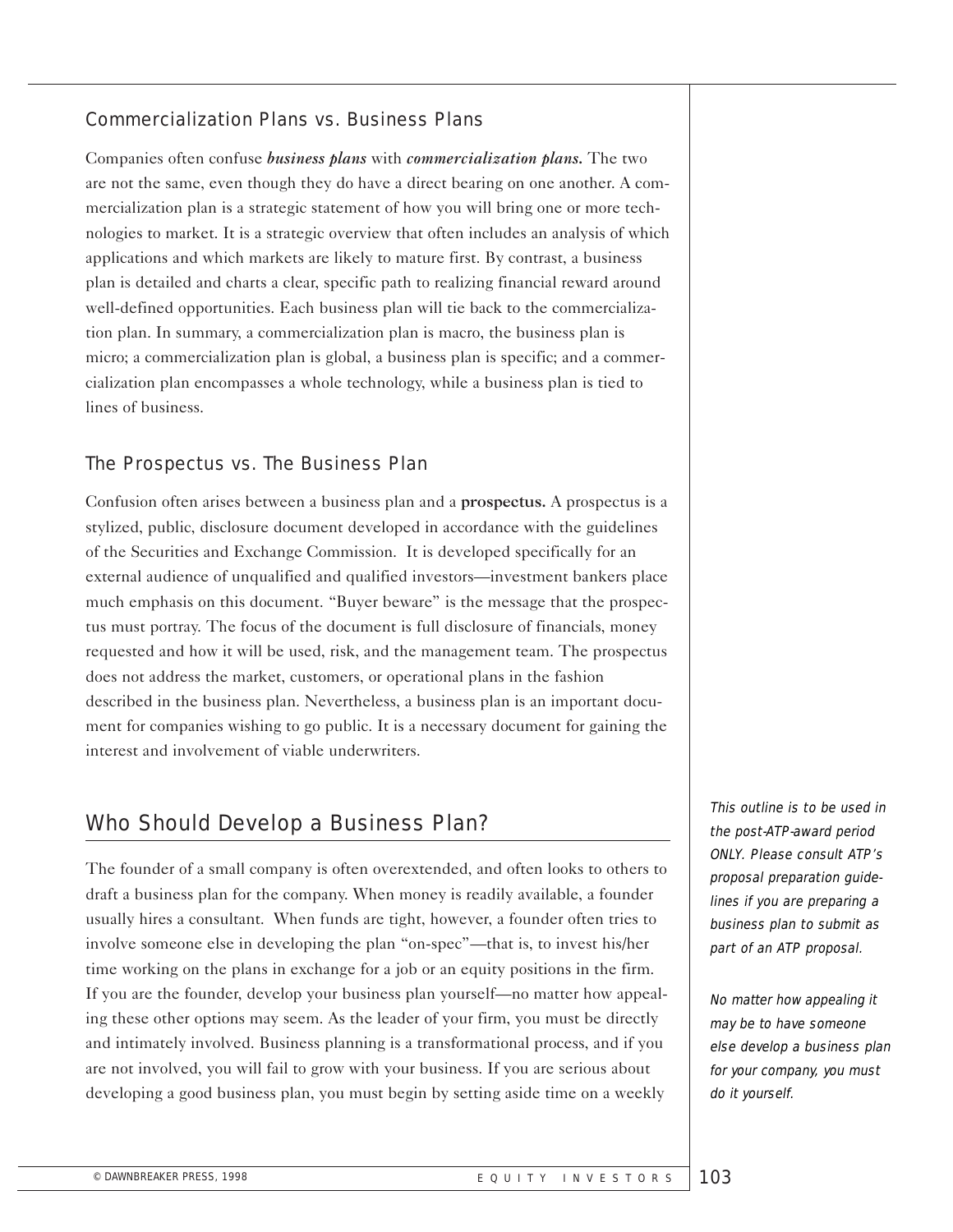basis to complete various tasks associated with the business planning process.

At the same time, being involved does not mean that you should proceed without help. Quite the contrary. In order to be able to add this activity to an already busy schedule, you must look for ways to leverage your time—by finding an appropriate way of involving others.

## What Format Do I Follow?

We have included two versions of a business plan outline on the following pages to familiarize you with what the end product should look like. When reviewing these outlines, keep in mind that any business plan is only as good as the research that precedes it. If you merely package the hypotheses and assumptions that you currently have, you will have missed the point. Once again: a good business plan requires good business planning.

Why two business plan outlines? The first provides you with an overall look at the structure of the document. When used as a selling tool, the purpose of this general business plan is to create a logical case for investment. Section 2 of the plan states who you are and what you have. Sections 3 to 5 constitute the market assessment. The purpose of the market assessment is to demonstrate that you have firsthand experience with your customers and that there are enough of them who are ready, willing, and able to buy your product, technology, or service. Sections 7 to 10 indicate how your company will realize this opportunity, and consist of a set of operational plans for each functional area. Section 11, the contingencies section, indicates that you have thought through responses to various impediments that may arise, and that you recognize that any business is fallible. Section 12, the financials section, builds on everything that has gone before. Revenue streams are identified, and costs are clarified for each functional area. This section is a numerical presentation—the one that articulates how you will grow the company and provide a return on investment (ROI) for you and your investors.

The second plan outline provides the elements of a good business case in more detail. The items in italics are topics to be addressed in whatever sequence seems most appropriate.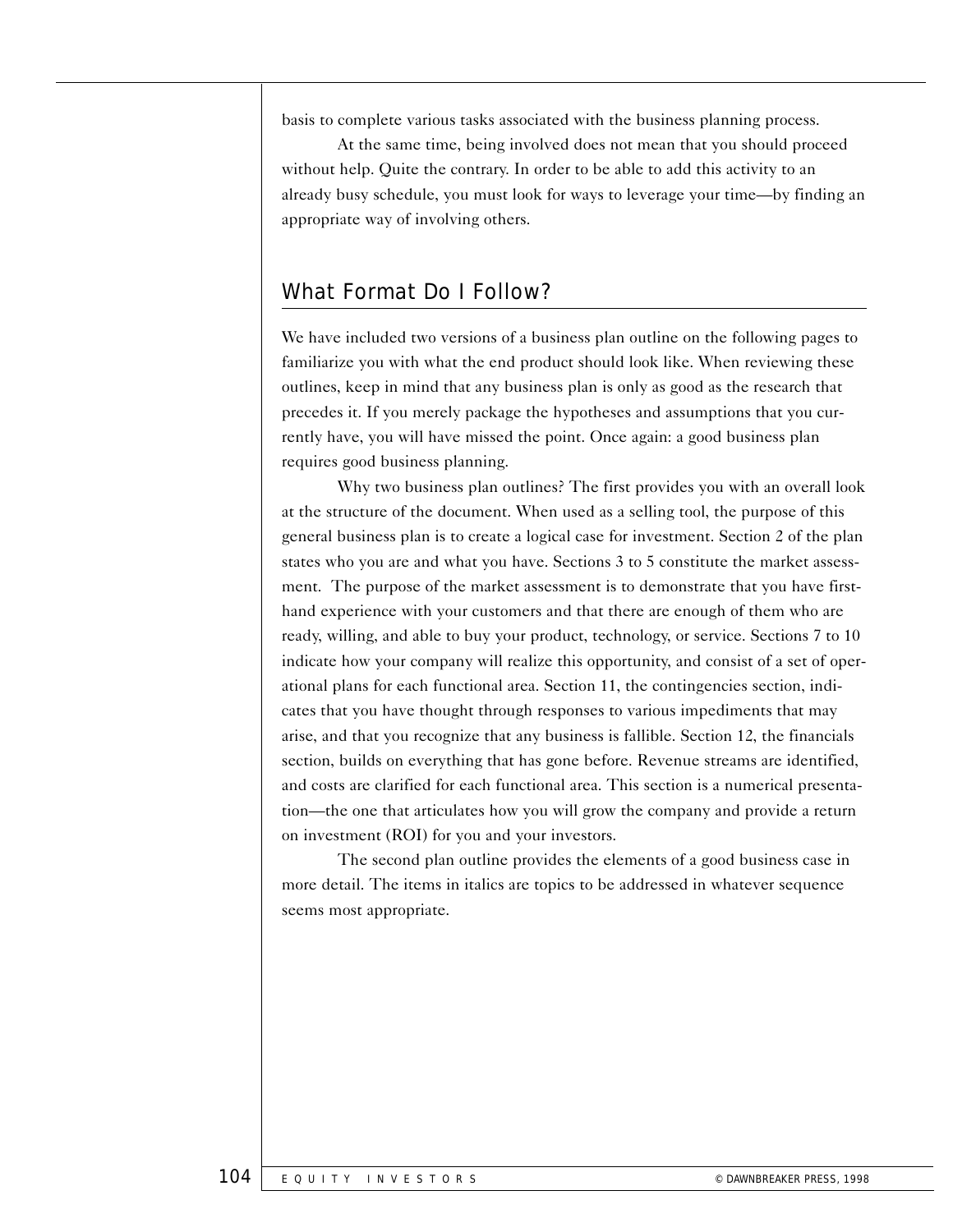## BUSINESS PLAN OUTLINE (GENERAL)

- 1. Executive Summary
- 2. Company & Technology
- 3. Customers
- 4. Market
- 5. Industry Analysis
- 6. Competitors
- 7. Marketing/Sales Plan
- 8. R&D Plan
- 9. Manufacturing/Engineering Plan
- 10. Human Resource Plan
- 11. Contingencies
- 12. Financials
- 13. Appendices
- 14. References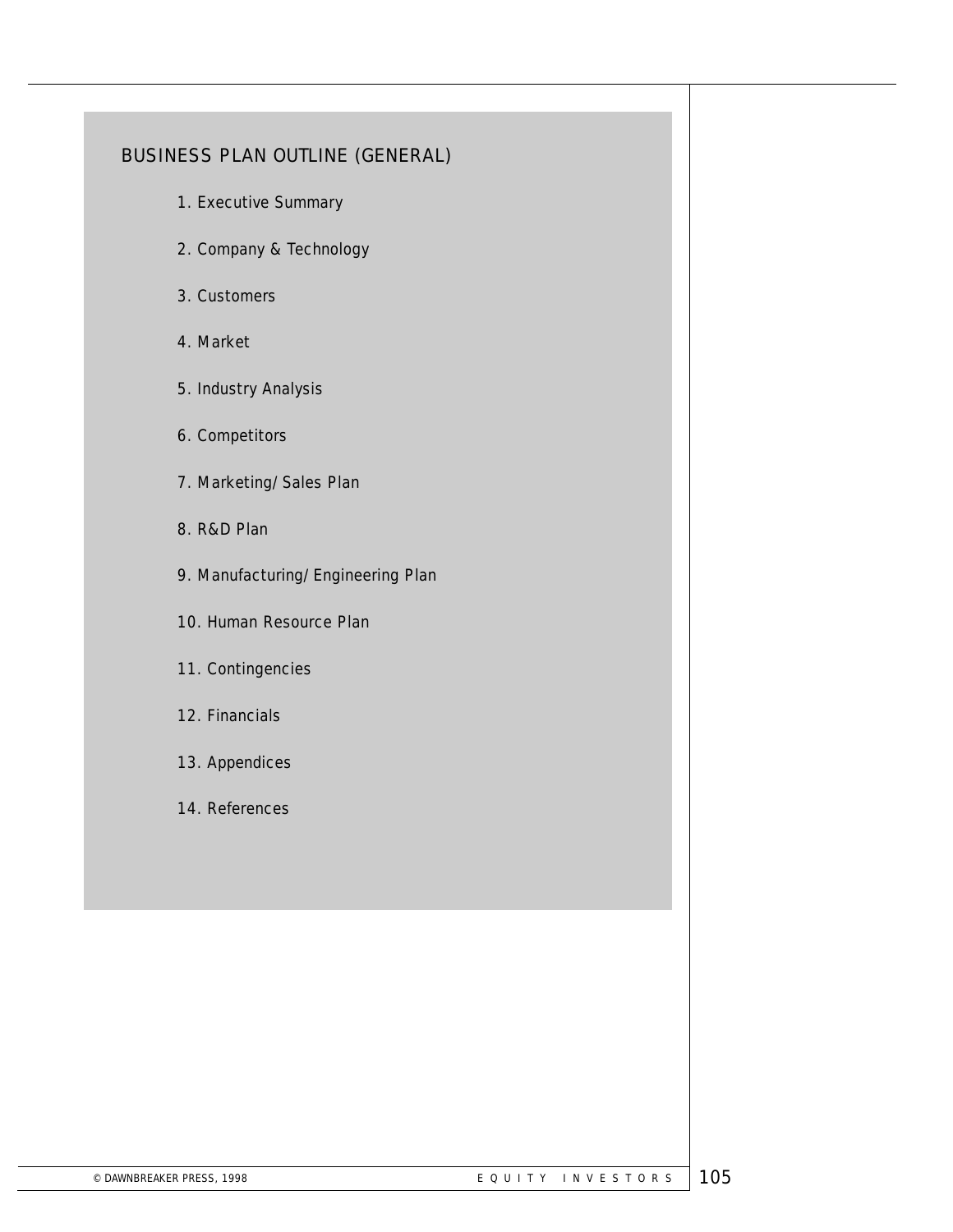#### BUSINESS PLAN OUTLINE (DETAILED)

Cover Page Table of Contents

#### 1. EXECUTIVE SUMMARY

#### 2. COMPANY & TECHNOLOGY

- 2.1 Brief company introduction
	- ◗ Mission
	- ◗ Location, size, history
	- ◗ Overview of company capabilities
	- ◗ Customers & past performance

#### 2.2 Product or technology description

- ◗ Brief description
- ◗ Present state of development
- 2.2.1 Intellectual property status
- 2.3 Commercialization strategy

#### 3. CUSTOMERS

#### 3.1 Customers & end-users

- ◗ Description and geographic distribution
- How need is currently filled

#### 3.2 Buying behavior

- Decision makers
- ◗ Influencers
- Basis for purchase decisions
- ◗ Frequency of purchase decisions

#### 4. MARKET

#### 4.1. Market definition

- 4.1.1. Primary market
- 4.1.2. Secondary markets
- 4.2. Market size and trends Primary market
	- Current total and served-available markets
	- Predicted annual growth rate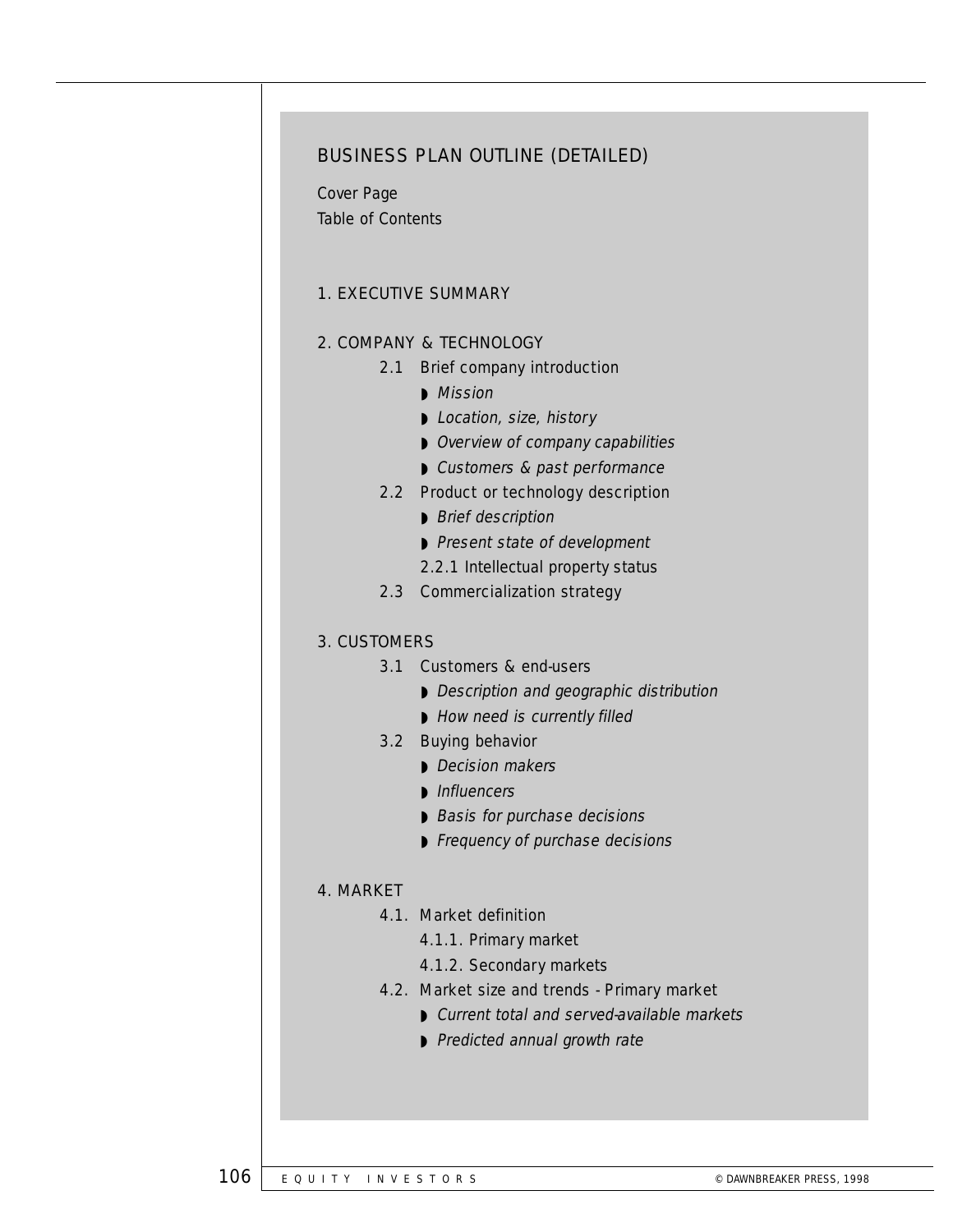#### 5. INDUSTRY ANALYSIS

#### 5.1. Industry definition and description

- Relevant SIC
- ◗ Current industry status New products and developments within the industry

#### 5.2. Legislation and policies driving the industry

◗ Future and historical trends

#### 6. COMPETITORS

- 6.1. Indirect competitors
- 6.2. Direct competitors
	- Who are they?
	- ◗ Strengths and weaknesses
	- Market share of competitors

#### 7. MARKETING/SALES PLAN

- 7.1. Marketing & sales objectives
- 7.2. Current customers (if appropriate)
- 7.3. Potential customers
	- Customers targeted for intensive selling efforts
	- How other customers will be identified and qualified
	- ◗ Product features emphasized and contrasted with competitors

#### 7.4. Analysis of potential teaming partners

- Who are they?
- ◗ Basis for selection: strengths, weaknesses, and synergies

#### 7.5. Pricing

- Basis for targeted price point
- Margins & levels of profitability at various levels of production and sales

#### 7.6. Sales Plan

- ◗ Sales force analysis (reps, distributors, direct)
- ◗ Sales expectations for each salesperson and each distribution channel
- Margins given to intermediaries
- Service and warranties

© DAWNBREAKER PRESS, 1998  $\blacksquare$  EQUITY INVESTORS  $\blacksquare$  107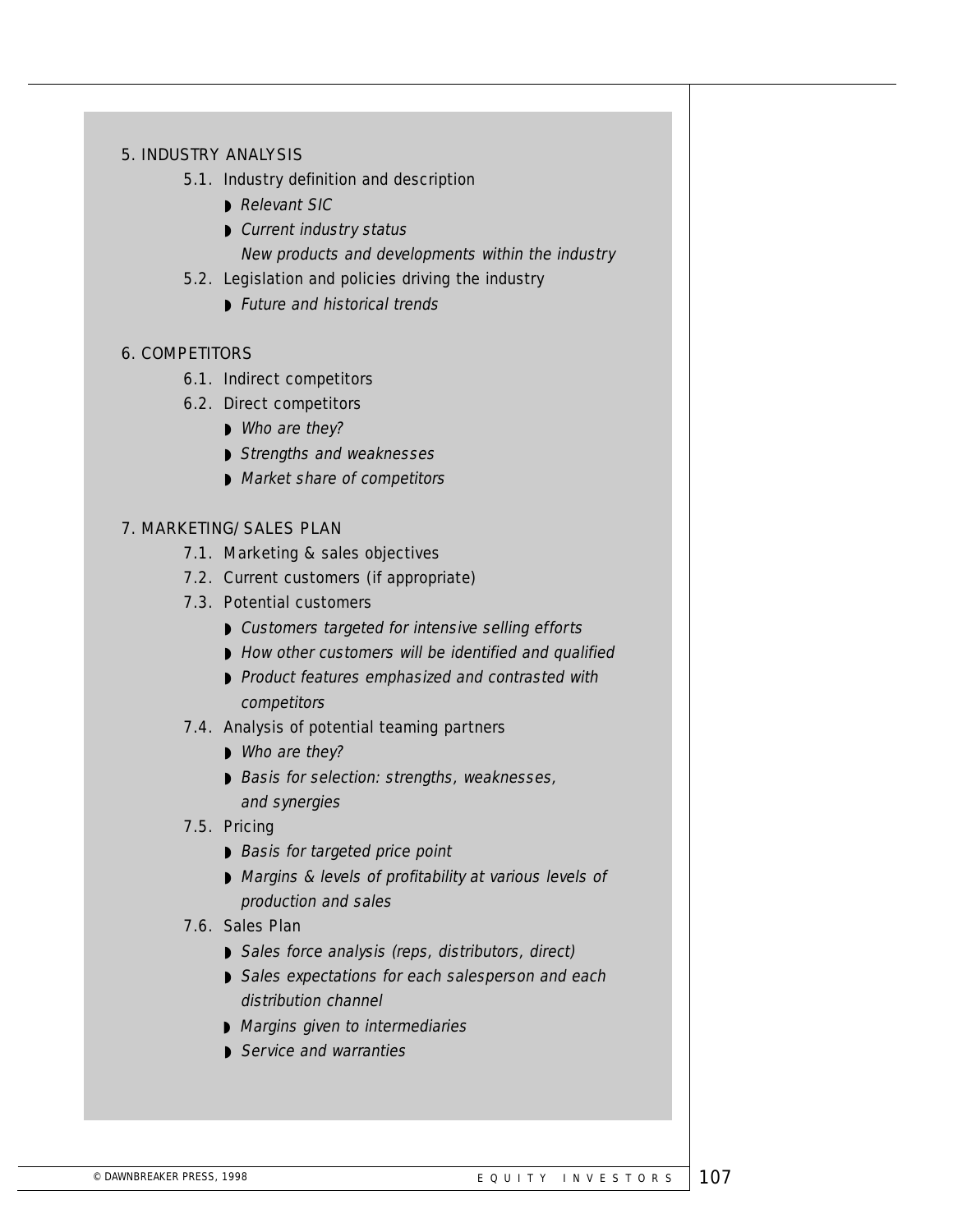|             | Organizational chart for sales/marketing staff,  |
|-------------|--------------------------------------------------|
|             | indicating planned growth for 3 - 5 years        |
|             |                                                  |
|             | 7.7. Advertising                                 |
|             | ▶ Year 1: Detailed Marketing Communications plan |
|             | $\triangleright$ Year 2 - 5 (general)            |
|             | 7.8. Sales/Marketing Budget*                     |
|             | Assumptions                                      |
|             |                                                  |
| 8. R&D PLAN |                                                  |
|             | 8.1. R&D Objectives                              |
|             | 8.2. Milestones and current status               |
|             | • What remains to be done to make the            |
|             | product marketable?                              |
|             | 8.3. Difficulties and risks                      |
|             | 8.4. Staffing                                    |
|             |                                                  |
|             | 8.5. R&D Budget*                                 |
|             | Assumptions                                      |
|             | 9. MANUFACTURING/ENGINEERING PLAN                |
|             |                                                  |
|             | 9.1. Objectives<br>9.2. Use of Subcontractors    |
|             |                                                  |
|             | 9.3. Quality control                             |
|             | 9.4. Staffing                                    |
|             | 9.5. Manufacturing/Engineering budget*           |
|             | Assumptions                                      |
|             | <b>10. HUMAN RESOURCE PLAN</b>                   |
|             | 10.1. Staffing Objectives                        |
|             |                                                  |
|             | 10.2. Organizational structure - over 3-5 years  |
|             | Introduction of management team                  |
|             | Key individuals to be recruited and plans        |
|             | for recruiting                                   |
|             | Board of Directors, Advisory Board               |
|             | Incentives for commitment                        |
|             | 10.3. Human Resource Budget*                     |
|             | Assumptions                                      |
|             |                                                  |
|             |                                                  |
|             |                                                  |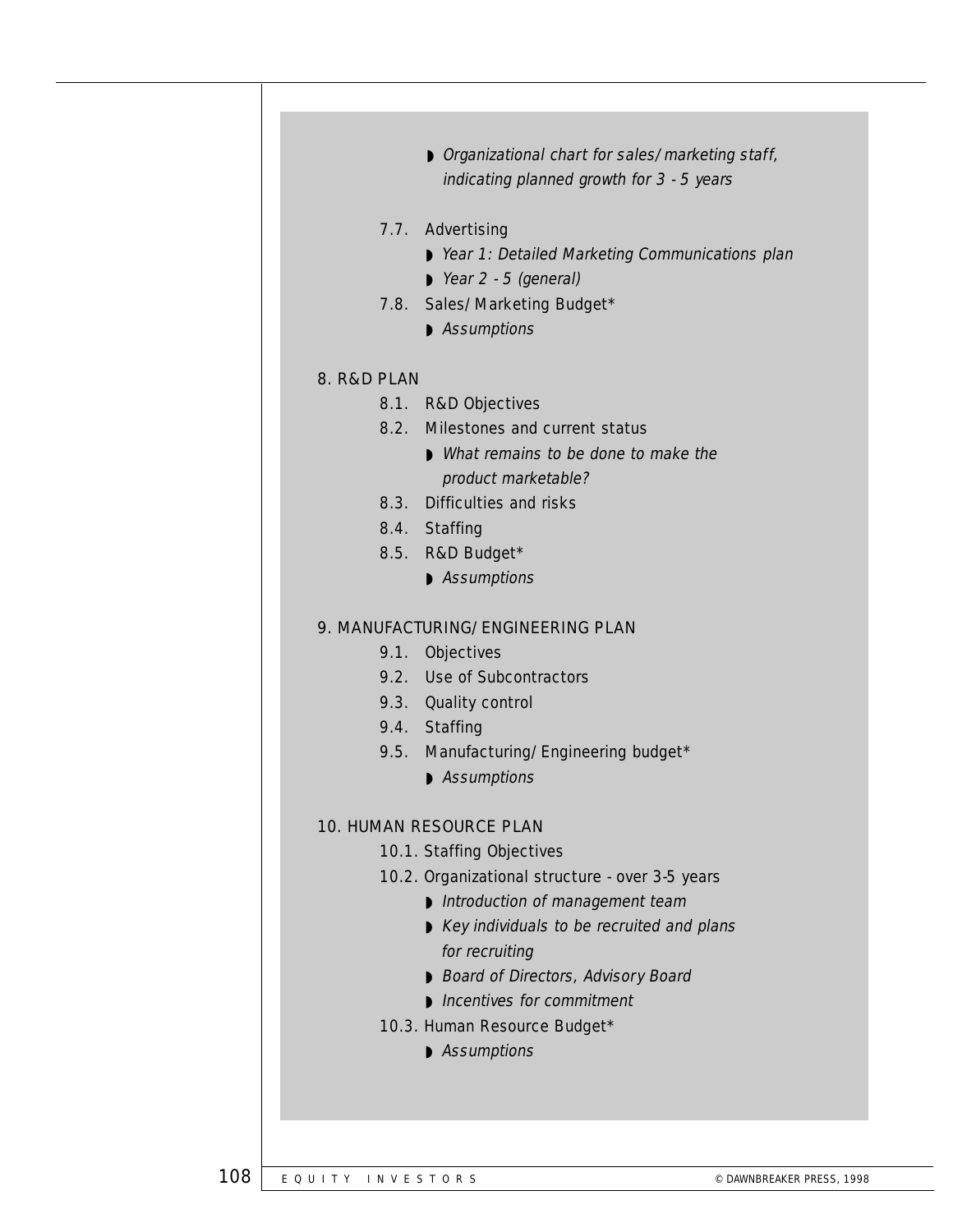#### 11. CONTINGENCIES

#### 11.1. Potential Risks

◗ Impact and responses

#### 12. FINANCIALS

- 12.1. Financial Objectives
	- Commercialization strategy
	- Use of fund
	- ◗ Terms & conditions of any previous financing arrangements
- 12.2. Pro Forma Profit & Loss statements
- 12.3. Pro Forma Cash Flow projections
- 12.4. Pro Forma Balance Sheet

#### 12.5. Alternative return scenarios

◗ Exit scenarios

#### Appendices

#### **References**

\* In the initial draft of the business plan, include the budget for each functional area at the end of each section as indicated. In the final draft you may prefer to remove these individual budgets and weave them into the financials, in Section 12.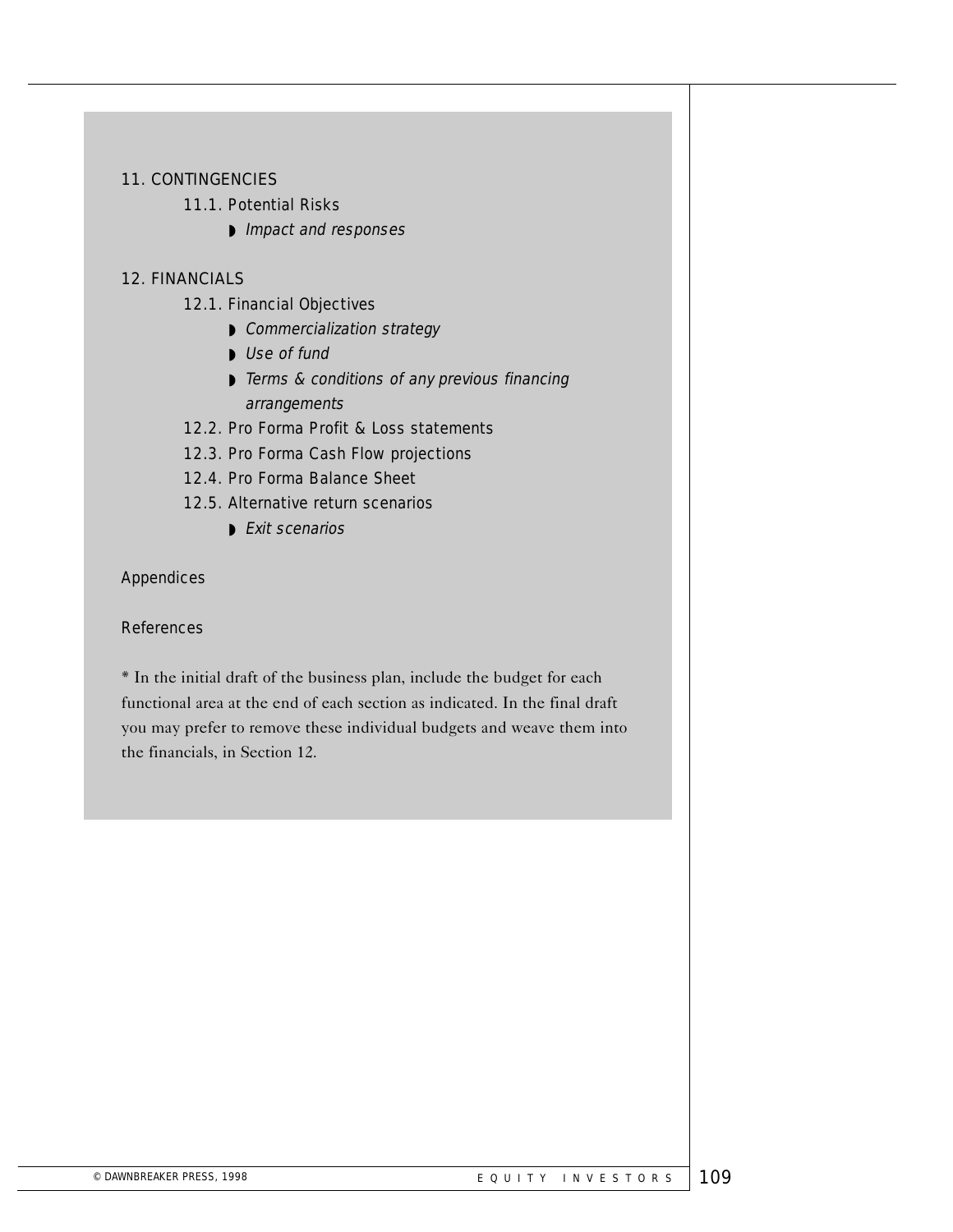# Executive Summary

Investors often start by reading ONLY your executive summary and financials then they make a decision as to whether they should read the rest of the plan. Because the executive summary is so important, we include a suggested outline of one below. The summary should be no longer than three pages in length, and may include figures and tables.

#### Company & Background

- ◗ company location and mission statement, sustainable competitive advantage
- background on core technology
- ◗ commercialization strategy

#### The Market Opportunity

- ◗ market need
- ◗ market size and trends

#### Management Team

- ◗ key players and relevant background
- ◗ highlights and accomplishments

#### Investment Highlights

- ◗ what level of financing you seek
- ◗ how funds will be used
- ◗ what type of partner/investor you seek
- ◗ why this is a good opportunity

# Get Feedback on the Plan

Once you have your first draft of the plan, do NOT give it directly to a potential investor to read. It will be too long and cumbersome. Give it to others—including members of your team and board members for feedback. Tell them that you know it is too long, but that would like to know their reaction to the content—with specific attention to all of the action plans that you have mapped out for the company. Gather their feedback, and use it to re-evaluate your course of action.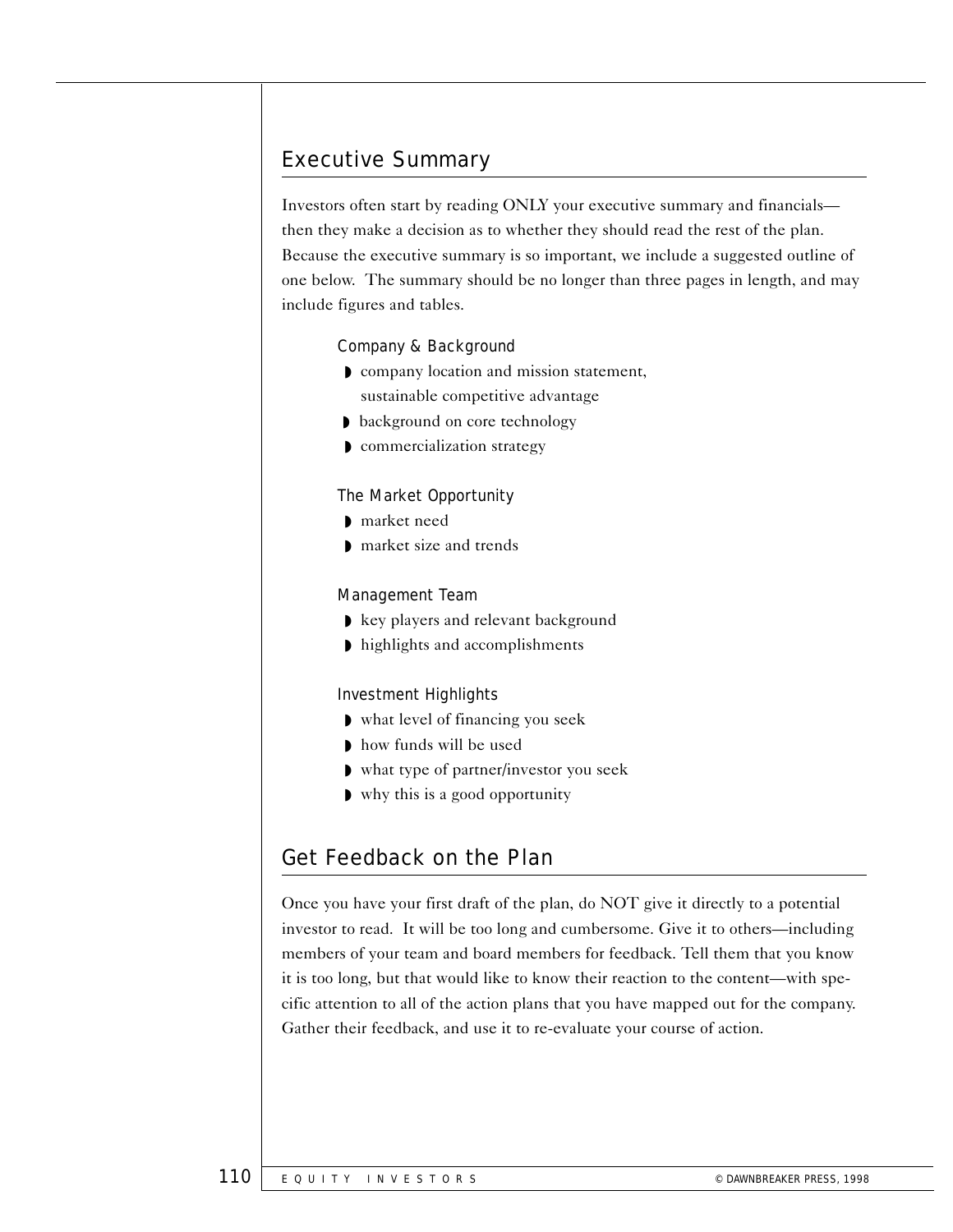# Revising the Plan

The next draft of the business plan should be the one you prepare for distribution. This is the point at which you must pay attention to page limits. The way to reduce the length of your plan is to use graphics, tables, and charts wherever you can and relegate some information to appendices. In this final iteration, form becomes vital. As you work on the final draft, you should keep in mind an old Marshall McLuhan cliche: "The medium is the message." In other words, you should remember that the appearance of the document, i.e., the form in which the business plan is presented, tells the potential investor something about you. Furthermore, it affects the attitude with which he or she will read your document. It determines whether your plan stands out among the hundreds of others the investor has to review. The messages you want to leave with the investor are that you: 1) have a technology that is of value; 2) are an excellent technologist; 3) are also a business person, and are sensitive to market issues, design, engineering, and production costs; 4) have an opportunity for him or her to consider; and 5) have a good firm with which to work.

Some general guidelines are listed below:

- ◗ Adopt a style that you will use throughout.
- ◗ Use a type font and point size that are easy to read.
- ◗ Whenever possible, represent market data by use of pie charts, tables, and other figures.
- ◗ Represent development time lines with Gantt and PERT charts.
- ◗ If you have too much data for some sections of the plan, place them in the Appendices. The document should read smoothly and not appear to go off on many tangents.
- ◗ Make sure the document photocopies well.
- **D** Consider the use of color.

Due to their proprietary nature, we could not include in this Guide a copy of any of the business plans we have helped to develop. Nevertheless, we hope our guidelines will give you a sense of what is required.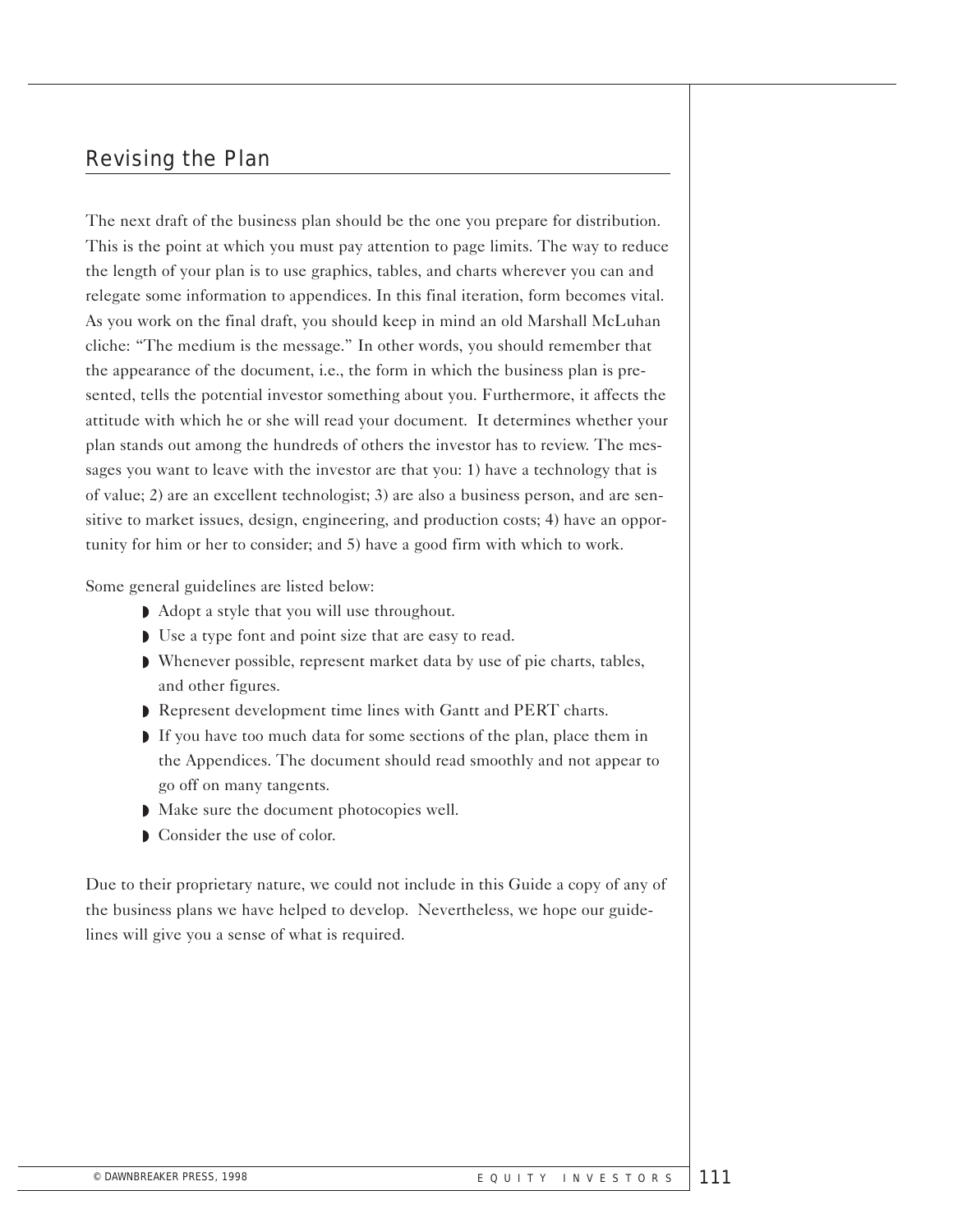# Guidelines for Business Plan Revisions

Listed below are some general guidelines regarding page lengths.

| 1. Executive summary              | $2 - 3$ pages |
|-----------------------------------|---------------|
| 2. Company & Technology           | 3 pages       |
| 3. Customers                      | $2 - 3$ pages |
| 4. Market                         | $2 - 3$ pages |
| 5. Industry analysis              | 1 page        |
| 6. Competitors                    | $2 - 3$ pages |
| 7. Marketing/sales plan           | $3 - 4$ pages |
| 8. R & D plan                     | $2 - 3$ pages |
| 9. Manufacturing/Engineering plan | $2 - 3$ pages |
| 10. Human resource plan           | $2 - 3$ pages |
| 11. Contingencies                 | 1 page        |
| 12. Financials                    | $3 - 4$ pages |

# How to Use Your Business Plan

Your business plan has both internal and external value. Since the external value is the primary purpose, we will discuss the external application first. Your business plan should be valid for approximately one year. (At the end of that period, you should reassess the situation and revise the plan as necessary.) During the course of the year, your business plan will serve as a very important selling document. You should distribute it with great care, however, as it contains very complete information on your business. Listed below are some general guidelines for distribution.

#### Distribution protocols

- (1) Distribute your plan only to those who have demonstrated a sincere interest in your technology/product. Gauge their sincerity by the confidence and trust they engender.
- (2) Keep track of all your business plan copies by number, recording their distribution in a log. Request their return within 30 days. Extend on an exception basis only.
- (3) Clearly mark each business plan copy in the following manner: Proprietary, Confidential, Not to be Duplicated.
- (4) Ask any person to whom you are considering giving the plan to sign a confidentiality agreement. If the individual has any problem doing so, you can remove the more sensitive sections of your plan.

Do not "overshop" your business plan. In other words, do NOT send it out to every venture capitalist in your geographic area. Be selective. Your opportunity should generate excitement and be something which only the appropriate audience sees.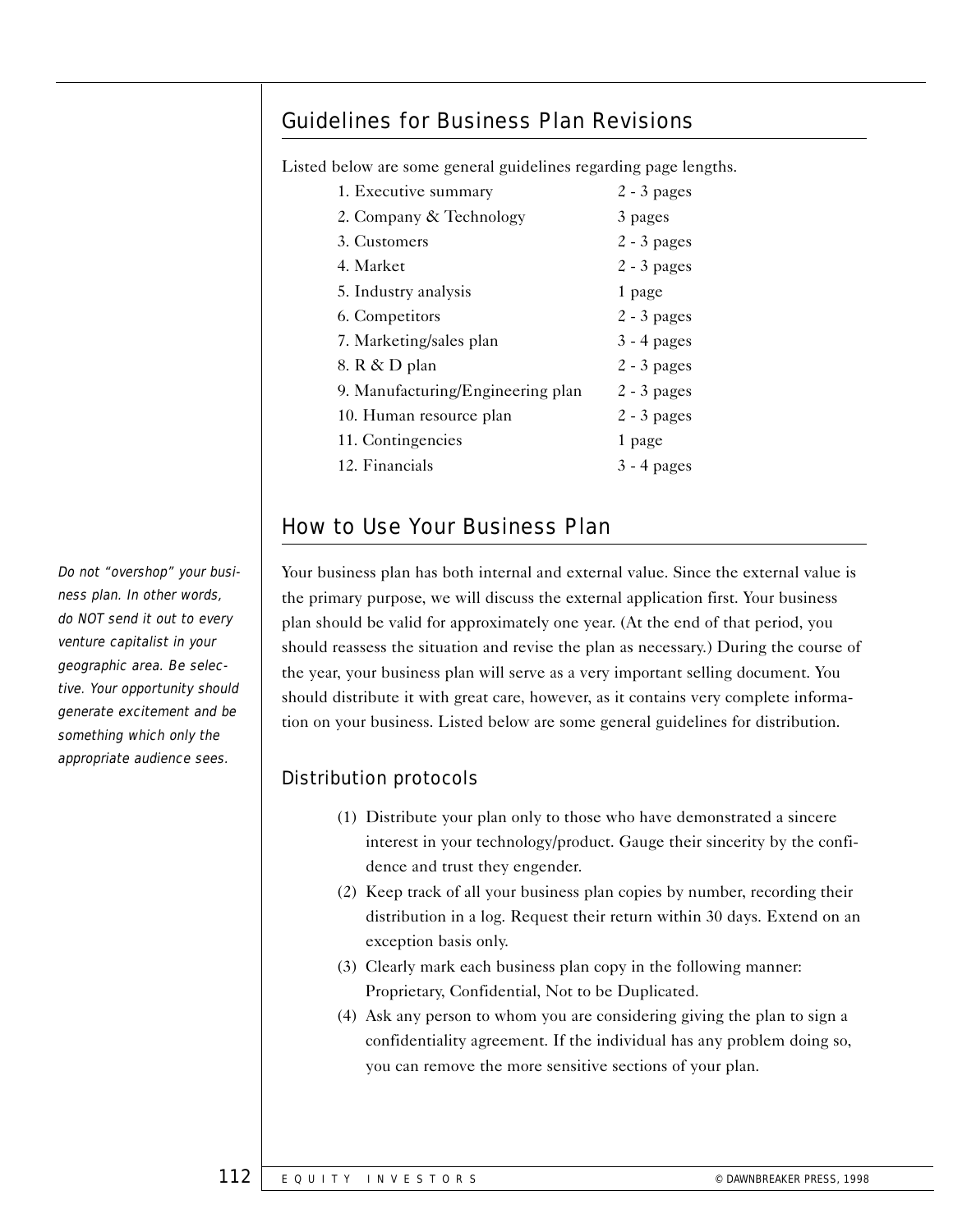# How to Create Opportunities for Distributing Your Plan

During the development of your plan, you will have taken several steps "to get close to the customer." This should be an ongoing activity. In the process, it is likely that you will find potential teaming partners. If you are particularly impressed with a potential customer, explore whether the customer has any interest in developing a relationship (research and development partnership, licensing, or other teaming arrangements). At this point, you are looking to create a sponsor. If there appears to be interest, ask the potential sponsor to sign a confidentiality agreement. Although some companies are reluctant, they do sign confidentiality agreements if the prospects look promising. Once the agreement has been signed, share your business plan with the company following the protocols outlined above.

If a potential sponsor is reluctant to sign a confidentiality agreement, you could provide him with an abbreviated copy of your Executive Summary to whet his appetite. Be sure that the summary provided on this basis contains no proprietary information. Once a confidentiality agreement has been signed, some companies provide only the abbreviated financials in the financials section of the plan, placing the complete set in an appendix.

# How Do You Know If You Are Making Progress?

The following steps indicate increasing interest on the part of a potential sponsor:

- (1) Potential sponsor signs a confidentiality agreement
- (2) Site visits—needs are clarified
- (3) "Due diligence"—the potential sponsor does some probing at his own expense, usually into the markets.
- (4) Another site visit
- (5) Negotiations begin

During this process, pay particularly close attention to the objections and concerns raised by the potential sponsor. Try to formulate ways in which these can be addressed, whether by research and development activities or by other means. The negotiations that ensue involve clarification and give-and-take by both parties. Stay in contact and be responsive. If the negotiations end with the investor saying, "Get back to me when you have addressed issue X," be sure to do so! This type of statement is typically a "buying signal." Your response should be, "If we can solve this problem, would you be interested in X?" Don't feel that because an objection was raised the door has been closed forever. Remember that the potential sponsor has already invested time and money in the evaluation of the opportunity. If you address the concerns and are persistent, you will present yourself as a responsive potential partner.